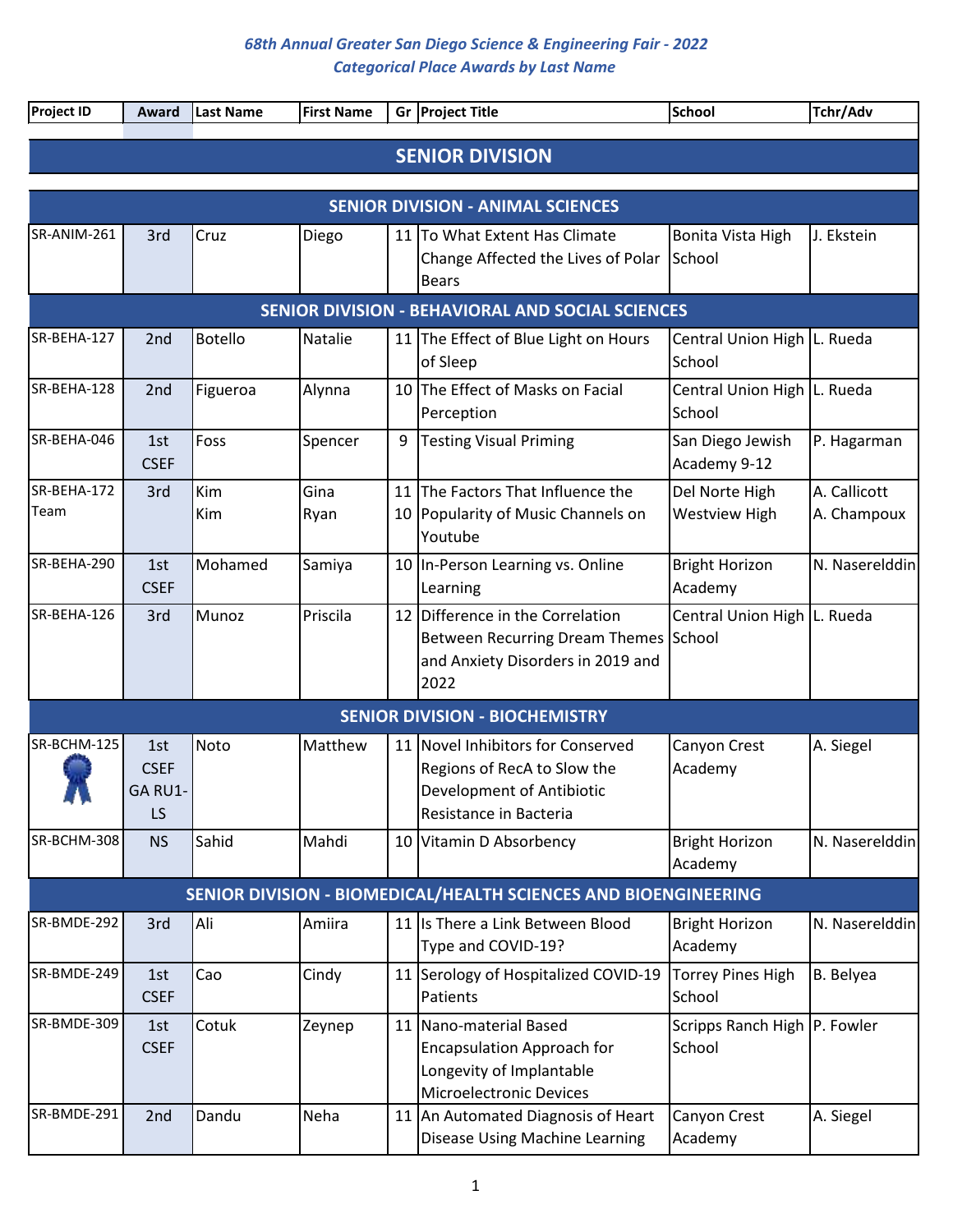| <b>Project ID</b> | Award              | Last Name            | <b>First Name</b> |   | Gr Project Title                                                                                                                                                       | <b>School</b>                         | Tchr/Adv       |
|-------------------|--------------------|----------------------|-------------------|---|------------------------------------------------------------------------------------------------------------------------------------------------------------------------|---------------------------------------|----------------|
|                   |                    |                      |                   |   | SENIOR DIVISION - BIOMEDICAL/HEALTH SCIENCES AND BIOENGINEERING (cont'd)                                                                                               |                                       |                |
| SR-BMDE-135       | 2 <sub>nd</sub>    | Hernandez            | Ashley            |   | 12 The Effect of Energy Drinks on<br>Daphnia Magna                                                                                                                     | Central Union High L. Rueda<br>School |                |
| SR-BMDE-136       | 2nd                | Hussain              | Daanya            |   | 10 Detrimental Effects of Sugars on                                                                                                                                    | <b>Bright Horizon</b>                 | N. Naserelddin |
| Team              |                    | Kareem               | Rozita            |   | 10 the Gut Microbiota                                                                                                                                                  | Academy                               |                |
| SR-BMDE-343       | 1st<br><b>CSEF</b> | Jung                 | Chris             |   | 11 Structural Analysis and<br>Pharmacodynamic<br>Characterization of a Cyclic<br>Diterpene from Lophogorgia Coral                                                      | Canyon Crest<br>Academy               | A. Siegel      |
| SR-BMDE-262       | 2nd                | Kalyanaraman Anirudh |                   | 9 | Automated Detection of Traumatic Mt. Carmel High<br>Brain Injury (TBI) Using Cranial CT<br>Images                                                                      | School                                | J. Earnest     |
| SR-BMDE-132       | 1st<br><b>CSEF</b> | Krishnan             | Maya              |   | 10 Double COVID-19 Antigen Rapid<br>Test Strips: Nucleocapsid and Spike Day School<br>Proteins                                                                         | La Jolla Country                      | D. Padgett     |
| SR-BMDE-129       | 1st<br><b>CSEF</b> | Kulkarni             | Vidhi             |   | 10 Analysis of the Cytosolic DNA-<br>Sensing Pathway and RNA Samples School<br>for the Early Diagnosis of<br>Alzheimer's in Coronary Artery<br><b>Disease Patients</b> | Del Norte High                        | J. Cheskaty    |
| SR-BMDE-280       | 1st<br><b>CSEF</b> | Mandyam              | Atulya            |   | 12 Novel Biomarker for Identification<br>of Bipolar Disorder Treatment<br>Response                                                                                     | <b>Westview High</b><br>School        | M. Ingram      |
| SR-BMDE-130       | 1st<br><b>CSEF</b> | Nayebnazar           | Arshia            |   | 10 Developing a Machine Learning<br>Model to Predict Hypoxemia in<br>Subjects at Risk                                                                                  | Canyon Crest<br>Academy               | A. Siegel      |
| SR-BMDE-134       | 1st<br><b>CSEF</b> | Yang                 | Elita             |   | 11 Quantitative Analysis of COVID-19<br>Using Nanoantibodies,<br>Fluorescence Imaging, and<br><b>Machine Learning</b>                                                  | Pacific Ridge High<br>School          | L. O'Brien     |
| SR-BMDE-131       | 1st<br><b>CSEF</b> | Zeng                 | Audrey            |   | 11 DO-SRS Microscopy Imaging of<br>Lipid Metabolic Changes in<br>Drosophila Ovary During Aging                                                                         | Del Norte High<br>School              | J. Cheskaty    |
| SR-BMDE-133       | 2nd                | Zhang                | Sydney            | 9 | Dual Biomarkers for Point of Care<br>Diagnosis of Dry Eye Disease                                                                                                      | <b>Westview High</b><br>School        | M. Ingram      |
|                   |                    |                      |                   |   | <b>SENIOR DIVISION - CHEMISTRY</b>                                                                                                                                     |                                       |                |
| SR-CHEM-235       | 3rd                | Chaturvedi           | Archit            |   | 11 Reaction Rate Theory-based<br>Mathematical Approximation for<br>the Time It Takes for Cellular<br><b>Respiration to Occur</b>                                       | Canyon Crest<br>Academy               | E. Fisher      |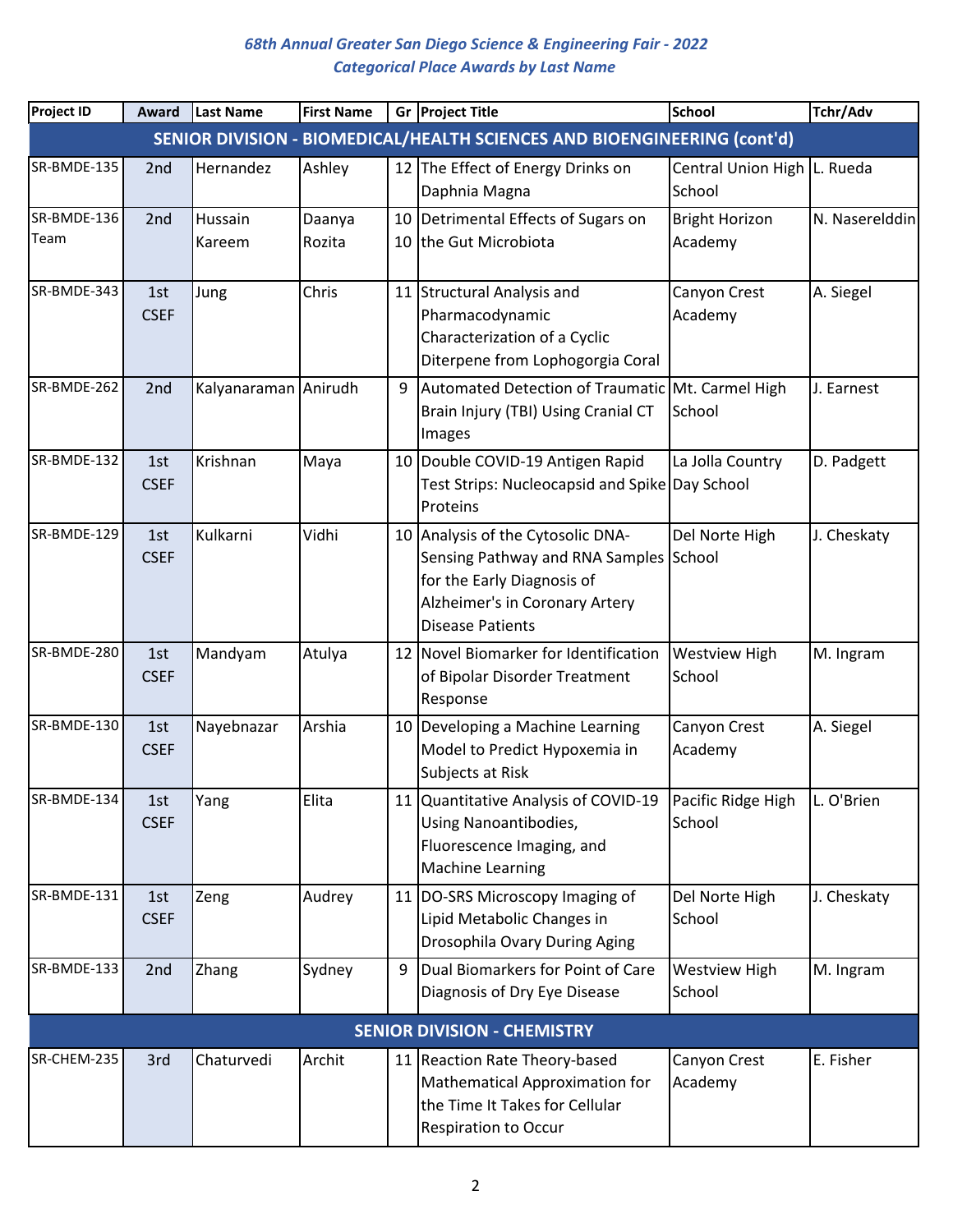| <b>Project ID</b>  | Award                                                      | Last Name              | <b>First Name</b>  |   | Gr Project Title                                                                                                                        | <b>School</b>                                | Tchr/Adv     |  |  |  |  |  |
|--------------------|------------------------------------------------------------|------------------------|--------------------|---|-----------------------------------------------------------------------------------------------------------------------------------------|----------------------------------------------|--------------|--|--|--|--|--|
|                    |                                                            |                        |                    |   | <b>SENIOR DIVISION - CHEMISTRY (cont'd)</b>                                                                                             |                                              |              |  |  |  |  |  |
| SR-CHEM-146        | 1st<br><b>CSEF</b>                                         | Coronel-<br>Villarreal | Hector             |   | 10 The Effect of Temperature on BPA<br><b>Release In Water Bottles</b>                                                                  | Central Union High   L. Rueda<br>School      |              |  |  |  |  |  |
| SR-CHEM-236        | 2nd                                                        | Gao                    | Sarah              | 9 | Towards Green Chemistry:<br><b>Predicting Molecular Optical</b><br>Properties and Aquatic Biotoxicity<br>in Silico                      | Canyon Crest<br>Academy                      | A. Siegel    |  |  |  |  |  |
| SR-CHEM-245        | 1st<br><b>CSEF</b>                                         | Jeenagala              | Jitendra-<br>kumar |   | 11 Fractionation and Analysis of<br>Degraded Healthcare Product, St.<br>Ives Body Lotion                                                | Canyon Crest<br>Academy                      | R. Shenvi    |  |  |  |  |  |
|                    | SENIOR DIVISION - COMPUTATIONAL BIOLOGY AND BIOINFORMATICS |                        |                    |   |                                                                                                                                         |                                              |              |  |  |  |  |  |
| SR-CBIO-144        | 2 <sub>nd</sub>                                            | Anusha<br>Vijayanand   | Laya               |   | 10 The Impact of Population Genetics<br>on the Severity of COVID-19<br><b>Disease</b>                                                   | <b>Canyon Crest</b><br>Academy               | A. Siegel    |  |  |  |  |  |
| <b>SR-CBIO-281</b> | 3rd                                                        | Arora                  | Aarav              |   | 10 Forecasting Future Mutations of<br>the SARS-CoV-2 Spike Protein                                                                      | Del Norte High<br>School                     | A. Callicott |  |  |  |  |  |
| <b>SR-CBIO-233</b> | 1st<br><b>CSEF</b><br>GA-LS                                | Cai                    | Daniel             |   | 12 Deep Learning-Aided Diagnosis of<br><b>Autoimmune Blistering Diseases</b>                                                            | <b>Torrey Pines High</b><br>School           | B. Belyea    |  |  |  |  |  |
| SR-CBIO-142        | 2nd                                                        | Cao                    | Jessy              |   | 11 Predicting Age Using<br>Electrocardiogram Data: Deep<br>Learning Using an Autoencoder                                                | <b>University City</b><br><b>High School</b> | L. Wymer     |  |  |  |  |  |
| SR-CBIO-263        | 1st<br><b>CSEF</b><br>GA-LS                                | Chaturvedi             | Amogh              |   | 11 A Novel Multi-omics Data<br><b>Integration Framework Using</b><br><b>Attributed Networks for</b><br><b>Biomedical Classification</b> | Canyon Crest<br>Academy                      | E. Fisher    |  |  |  |  |  |
| SR-CBIO-145        | 2nd                                                        | Dai                    | Nathan             |   | 10 Understanding the Spread of<br>COVID-19 Through an Analysis of<br>Air Pollution, Weather, Social, and<br><b>Economic Factors</b>     | Canyon Crest<br>Academy                      | A. Siegel    |  |  |  |  |  |
| <b>SR-CBIO-137</b> | 1st<br><b>CSEF</b>                                         | De                     | Rohit              |   | 11 Accelerated Pattern Matching for<br><b>Genome Sequencing Using</b><br><b>Quantum Computing</b>                                       | Del Norte High<br>School                     | J. Buehler   |  |  |  |  |  |
| SR-CBIO-138        | 1st<br><b>CSEF</b>                                         | Gantla                 |                    |   | Maanaskum 11 Discovery of Novel Therapeutics<br>for COVID-19 by Screening of FDA<br>Approved Drugs Through Machine<br>Learning          | Canyon Crest<br>Academy                      | A. Siegel    |  |  |  |  |  |
| SR-CBIO-140        | 1st<br><b>CSEF</b>                                         | Gao                    | Andrew             |   | 12 Generating Novel Anti-hemolytic<br>Antiviral Peptides with Language-<br>based Machine Learning                                       | Canyon Crest<br>Academy                      | A. Siegel    |  |  |  |  |  |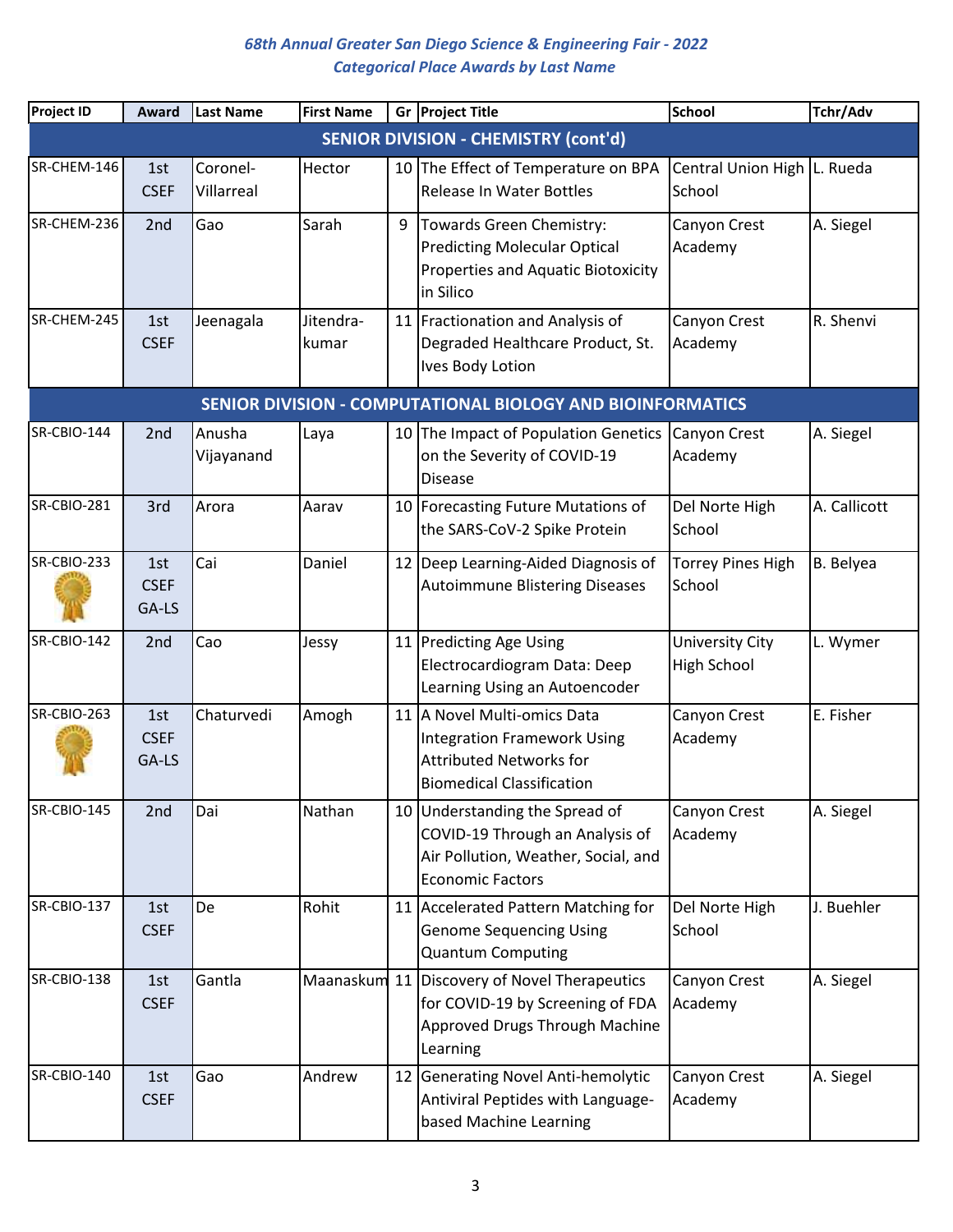| <b>Project ID</b>   | Award              | <b>Last Name</b>  | <b>First Name</b> |    | Gr Project Title                                                                                                                                                 | <b>School</b>                      | Tchr/Adv                |
|---------------------|--------------------|-------------------|-------------------|----|------------------------------------------------------------------------------------------------------------------------------------------------------------------|------------------------------------|-------------------------|
|                     |                    |                   |                   |    | SENIOR DIVISION - COMPUTATIONAL BIOLOGY AND BIOINFORMATICS (cont'd)                                                                                              |                                    |                         |
| SR-CBIO-234<br>Team | 2 <sub>nd</sub>    | Geering<br>Nguyen | Giselle<br>Vivian |    | 11   Investigating the Effects of SARS-<br>CoV-2 Receptor Binding Domain<br><b>Mutations Through Computational</b><br>Modeling                                   | Bonita Vista High<br>School        | M. Mardahl-<br>Dumesnil |
| SR-CBIO-266         | 1st<br><b>CSEF</b> | Goudarzi          | Shervin           |    | 11 Modeling Cancer Prognosis and<br>Risk with Epigenetic Germline<br>Variants Underlying Topological<br><b>Associated Domains</b>                                | Canyon Crest<br>Academy            | A. Siegel               |
| SR-CBIO-264         | 2nd                | Gupta             | Kavya             |    | 11 Energy Efficiency Between<br>Different Synaptic Vesicle Release<br>Locations                                                                                  | <b>Westview High</b><br>School     | M. Ingram               |
| <b>SR-CBIO-139</b>  | <b>NS</b>          | Jung              | Eleanor           |    | 11 Docking and Molecular Dynamics<br>Simulation of a Novel Treatment<br>for Klebsiella pneumoniae                                                                | Mt. Carmel High<br>School          | A. Klingborg            |
| SR-CBIO-143         | 2nd                | Kapoor            | Ishan             |    | 11 Robust Multi-Modal, Deep<br><b>Ensemble Network for Differential</b><br>Diagnosis of Early Depression                                                         | Del Norte High<br>School           | S. Kapoor               |
| SR-CBIO-265         | 2nd                | Khattar           | Zinia             | 9  | Identifying Biomarkers of<br><b>Distinctive Stress Signaling</b><br>Pathways to Mitigate Pathologies<br>Associated with Etiologically<br><b>Diverse Diseases</b> | Del Norte High<br>School           | J. Cheskaty             |
| SR-CBIO-250         | 2nd                | Pai               | Krish             | 9  | Detecting Propensity of Breast<br><b>Cancer Using Neural Networks</b>                                                                                            | <b>Torrey Pines High</b><br>School | R. Eddingfield          |
| SR-CBIO-274         | 1st<br><b>CSEF</b> | Peddakama         | Rishi             | 11 | A Deep Learning Approach to<br><b>Thyroid Cancer Diagnosis</b>                                                                                                   | Del Norte High<br>School           | S. Peddakama            |
| <b>SR-CBIO-141</b>  | 2nd                | Rupesh            | <b>Bhadra</b>     |    | 10 Identifying Biomarkers for Severe<br>COVID-19 through Single<br>Nucleotide Polymorphisms in Type<br>I & III Interferon-Pathway-Affecting<br>Genes             | The Bishop's<br>School             | L. Keller               |
| SR-CBIO-293         | 2nd                | Samy              | David             |    | 10 Live Tracking of Structural Data of<br>SARS CoV-2, the Causative Agent<br>of COVID-19                                                                         | Canyon Crest<br>Academy            | K. Hare                 |
| SR-CBIO-344         | 1st<br><b>CSEF</b> | Tsui              | Andrew            |    | 10 Alzheimer's Diagnosis Using PET<br>Imaging and EEG Data through<br><b>Machine Learning</b>                                                                    | Canyon Crest<br>Academy            | A. Siegel               |
| <b>SR-CBIO-173</b>  | 2nd                | Yu                | Andrew            |    | 10   Investigation of Potential Gene<br>Pathways in Acute Myeloid<br>Leukemia that Relate to Mutated<br><b>NRAS</b>                                              | Canyon Crest<br>Academy            | A. Siegel               |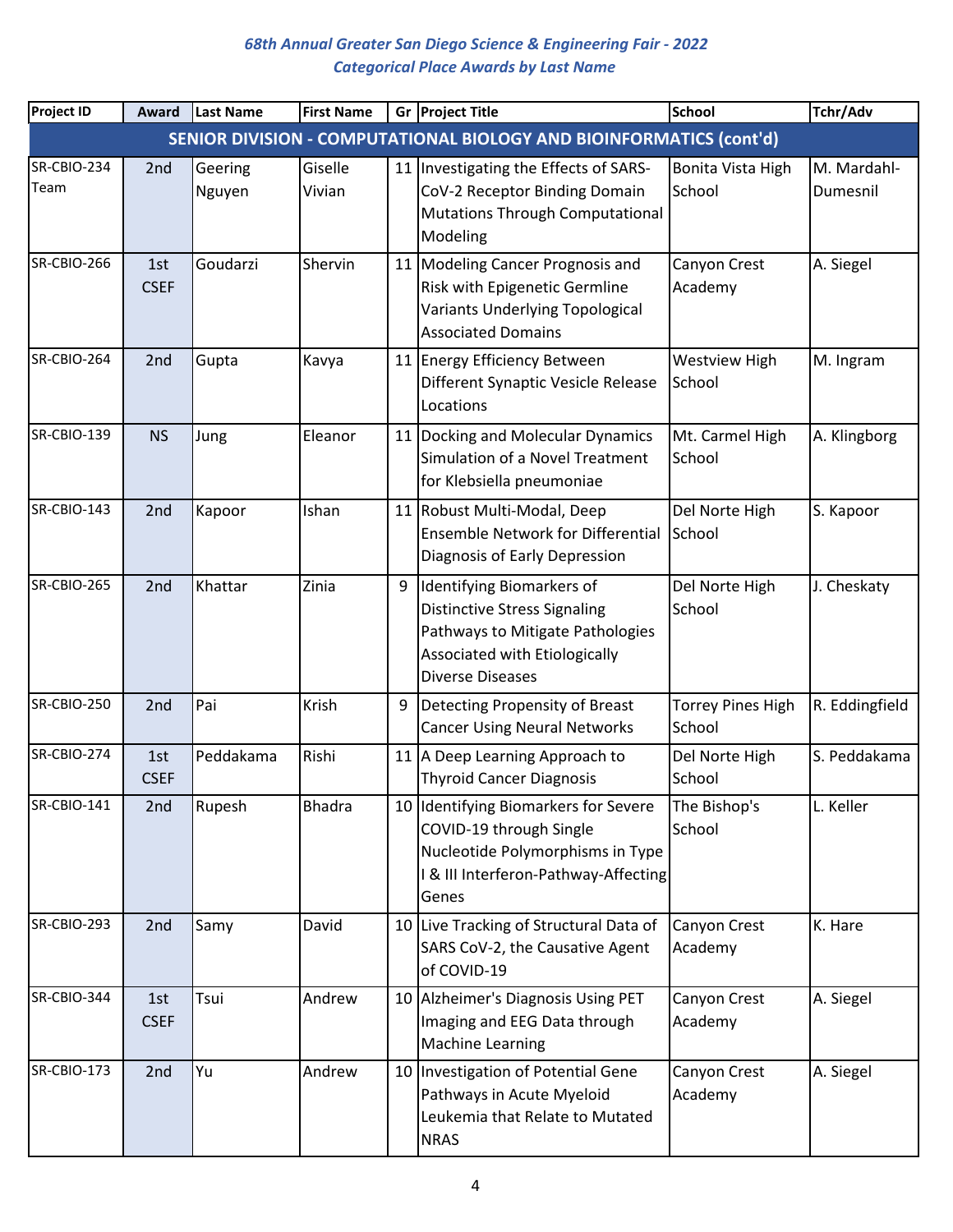| <b>Project ID</b>   | Award              | <b>Last Name</b> | <b>First Name</b> |    | Gr Project Title                                                                                                                        | <b>School</b>                          | Tchr/Adv       |
|---------------------|--------------------|------------------|-------------------|----|-----------------------------------------------------------------------------------------------------------------------------------------|----------------------------------------|----------------|
|                     |                    |                  |                   |    | SENIOR DIVISION - COMPUTER SCIENCE AND SYSTEMS SOFTWARE                                                                                 |                                        |                |
| SR-COMP-267         | 2 <sub>nd</sub>    | Alwazir          | Solaiman          |    | 11 Early Prediction of Heart Failure<br><b>Using Machine Learning</b>                                                                   | <b>Bright Horizon</b><br>Academy       | N. Naserelddin |
| SR-COMP-149         | 2nd                | Chen             | Richard           |    | 11 Error Mitigation of Quantum<br>Teleportation on IBM Quantum<br>Computers                                                             | Canyon Crest<br>Academy                | A. Siegel      |
| SR-COMP-150         | 2nd                | Desai            | Rohan             |    | 11 Practical Deep Learning Trade-off<br><b>Strategies Between Prediction</b><br><b>Accuracy and Computational</b><br>Speed              | Canyon Crest<br>Academy                | A. Siegel      |
| SR-COMP-237         | 1st<br><b>CSEF</b> | Hou              | James             |    | 11 Data and Computation Efficient<br>Mitigation of Racial Bias in<br>Language Models                                                    | The Bishop's<br>School                 | M. Jaiclin     |
| SR-COMP-345         | 1st<br><b>CSEF</b> | Irigireddy       | Ritvik            |    | 10 Early Diagnosis of Diabetic<br><b>Retinopathy Using Deep Learning</b>                                                                | Canyon Crest<br>Academy                | A. Siegel      |
| SR-COMP-311         | 2nd                | Khanvilkar       | Manav             |    | 11   Deep-Learning Aided Facial<br>Recognition System Using Open-CV Academy                                                             | Canyon Crest                           | D. Celniker    |
| SR-COMP-310         | 1st<br><b>CSEF</b> | Kumar            | Sanjana           |    | 10 AI-Based Behind-The-Wheel<br><b>Drowsiness and Distraction</b><br>Detection                                                          | <b>Francis Parker</b><br>School        | J. Pierce      |
| SR-COMP-337         | 2nd                | Rao              | Saanvi            | 9  | Skin Disease Diagnostic App - Using Canyon Crest<br><b>Tensorflow-based Machine</b><br>Learning on iOS                                  | Academy                                | A. Siegel      |
| SR-COMP-151<br>Team | 2nd                | Rao<br>Rao       | Rahul<br>Rikhil   | 10 | 10 Detection of Pathologic Breath<br>Sounds Using a Novel Digital<br><b>Auscultation Tool</b>                                           | Canyon Crest<br>Academy                | K. Hare        |
| SR-COMP-147         | 1st<br><b>CSEF</b> | Sridharan        | Agastya           |    | 10 An Automated News Article Bias<br>Classifier Using a C. Elegans<br><b>Inspired Recursive Feedback</b><br>Neural Network Architecture | Scripps Ranch High P. Fowler<br>School |                |
| SR-COMP-148         | 2nd                | Wang             | Amy               |    | 11 Correcting Bias in Al-based Talent<br><b>Acquisition Systems</b>                                                                     | <b>Westview High</b><br>School         | S. Zhong       |
| SR-COMP-189         | 3rd                | Zahir            | Zalkifl           |    | 10 Predicting the Projection of<br>Cryptocurrency with Machine<br>Learning                                                              | <b>Bright Horizon</b><br>Academy       | N. Naserelddin |
|                     |                    |                  |                   |    | SENIOR DIVISION - EARTH AND ENVIRONMENTAL SCIENCES                                                                                      |                                        |                |
| SR-EAEV-275         | 1st<br><b>CSEF</b> | Alwazir          | Issa              |    | 11 How to Maximize Water Quality<br>Long Term Cost Effective Solution                                                                   | <b>Bright Horizon</b><br>Academy       | N. Naserelddin |
| SR-EAEV-153         | 1st<br><b>CSEF</b> | <b>Barrett</b>   | Aimee             |    | 11 Salvation from Oil Spills                                                                                                            | Central Union High L. Rueda<br>School  |                |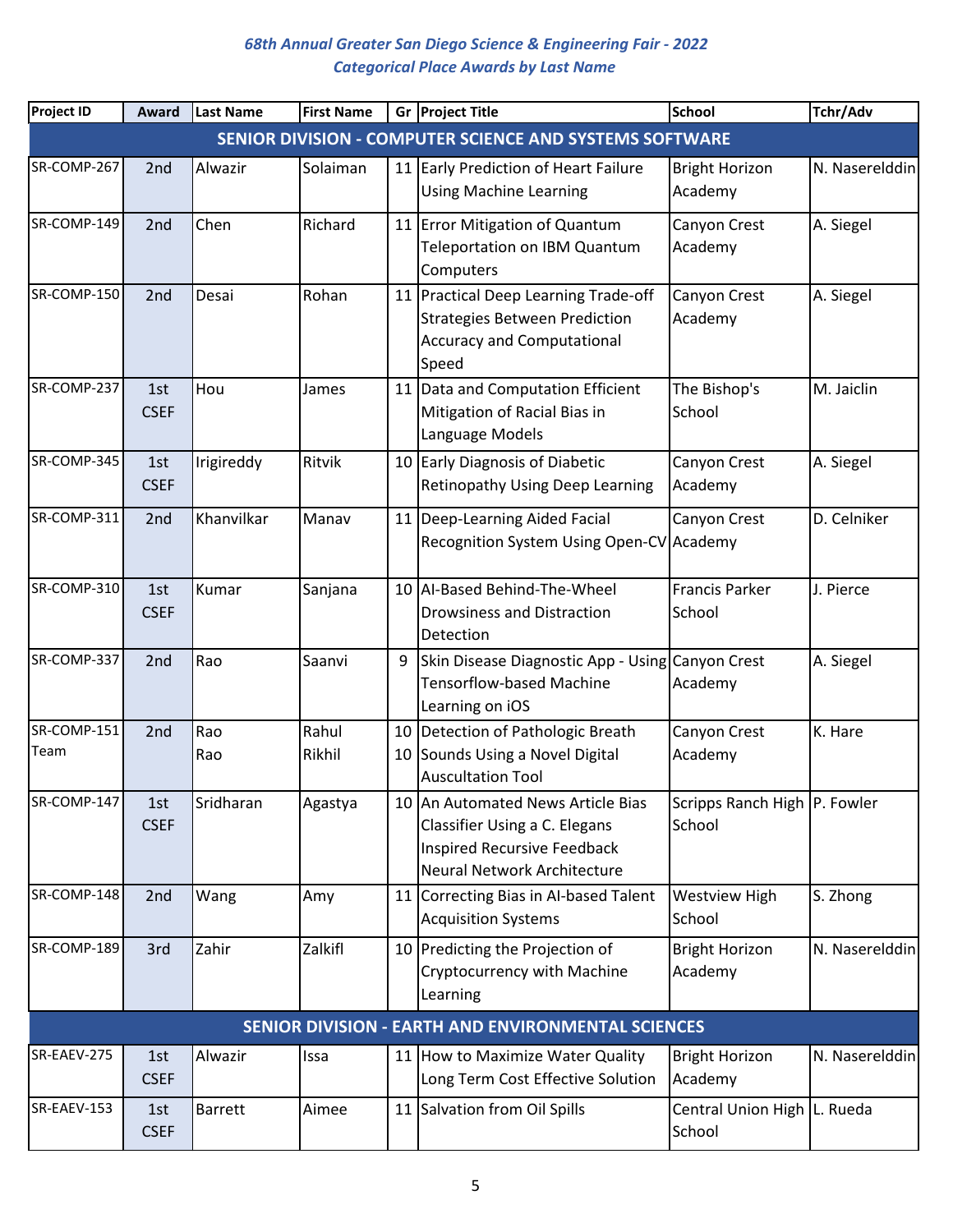| <b>Project ID</b>   | Award              | <b>Last Name</b>  | <b>First Name</b>     | Gr Project Title                                                                                                                                    | <b>School</b>                          | Tchr/Adv       |
|---------------------|--------------------|-------------------|-----------------------|-----------------------------------------------------------------------------------------------------------------------------------------------------|----------------------------------------|----------------|
|                     |                    |                   |                       | SENIOR DIVISION - EARTH AND ENVIRONMENTAL SCIENCES (cont'd)                                                                                         |                                        |                |
| SR-EAEV-282         | 3rd                | Calderon          | David                 | 11 To What Extent Does a Country's<br>Poverty Rate Affect Its Carbon<br>Emission                                                                    | Bonita Vista High<br>School            | J. Ekstein     |
| SR-EAEV-346         | 2 <sub>nd</sub>    | Comer             | Kelly                 | 11 To What Extent Does Motor Oil<br>Pollution Affect the Growth and<br><b>Germination of Marigold (Tagetes</b><br>erecta) Plants Over Time?         | Bonita Vista High<br>School            | J. Ekstein     |
| SR-EAEV-313         | 4th                | Darcy             | Emilio                | 12 To What Extent Does a Country's<br>Population Density Affect It's<br><b>Carbon Emissions</b>                                                     | Bonita Vista High<br>School            | J. Ekstein     |
| SR-EAEV-314         | 2nd                | Garcia            | Lannah                | 11 What Impact Has the Unified<br><b>Vehicular Volume Reduction</b><br>Program Had on levels of CO2,<br>PM10, Ozone and NO2 in Manila<br>Over Time? | Bonita Vista High<br>School            | J. Ekstein     |
| SR-EAEV-157<br>Team | 2 <sub>nd</sub>    | Garcia<br>Sagrati | Isabella<br>Giorgio   | 12 To What Extent Do Mushrooms<br>11 Absorb Oil in Water?                                                                                           | Bonita Vista High<br>School            | J. Ekstein     |
| SR-EAEV-270<br>Team | 4th                | Hernandez<br>Ruiz | Abramsky<br>Elizabeth | 12 The Effect of Laundry Detergent on Bonita Vista High<br>11 the Growth of Phaseolus Vulgaris<br>(Bean Plants)                                     | School                                 | J. Ekstein     |
| SR-EAEV-154         | 2nd                | Kuemmerle         | Nolan                 | 11 To What Extent Different<br>Substrates of Mud Affect the<br>Amount of Energy Generated?                                                          | Bonita Vista High<br>School            | J. Ekstein     |
| SR-EAEV-179         | 1st<br><b>CSEF</b> | Lai               | William               | 11 Predicting Fine Aerial Particulate<br><b>Matter Pollution from Wildfires</b><br>Using a Regression Model                                         | The Bishop's<br>School                 | J. Bloom       |
| SR-EAEV-338         | 3rd                | Majidi            | Fahad                 | 10 Using Filtered Greywater for an<br><b>Advanced Irrigation System</b>                                                                             | <b>Bright Horizon</b><br>Academy       | N. Naserelddin |
| SR-EAEV-251         | 2nd                | Maywood           | William               | 11 To What Extent is Otay Lakes<br>Reservoir Water at High<br>Probability for Eutrophication                                                        | Bonita Vista High<br>School            | J. Ekstein     |
| SR-EAEV-347         | 1st<br><b>CSEF</b> | Natala            | Shruti                | 11 Developing an Early Oil Spill<br><b>Detection System Using Artificial</b><br>Intelligence and Live Satellite<br>Images                           | Scripps Ranch High P. Fowler<br>School |                |
| SR-EAEV-268         | 3rd                | Nava              | Diego                 | 11 The Effects of Lockdown on CO2<br>Emissions                                                                                                      | Bonita Vista High<br>School            | J. Ekstein     |
| SR-EAEV-156<br>Team | 1st<br><b>CSEF</b> | Navarro<br>Picart | Dahlia<br>Gianna      | 11 To What Extent Does Urban Runoff Bonita Vista High<br>11 Affect Bacopa Caroliniana (Blue<br>Water Hyssop)                                        | School                                 | J. Ekstein     |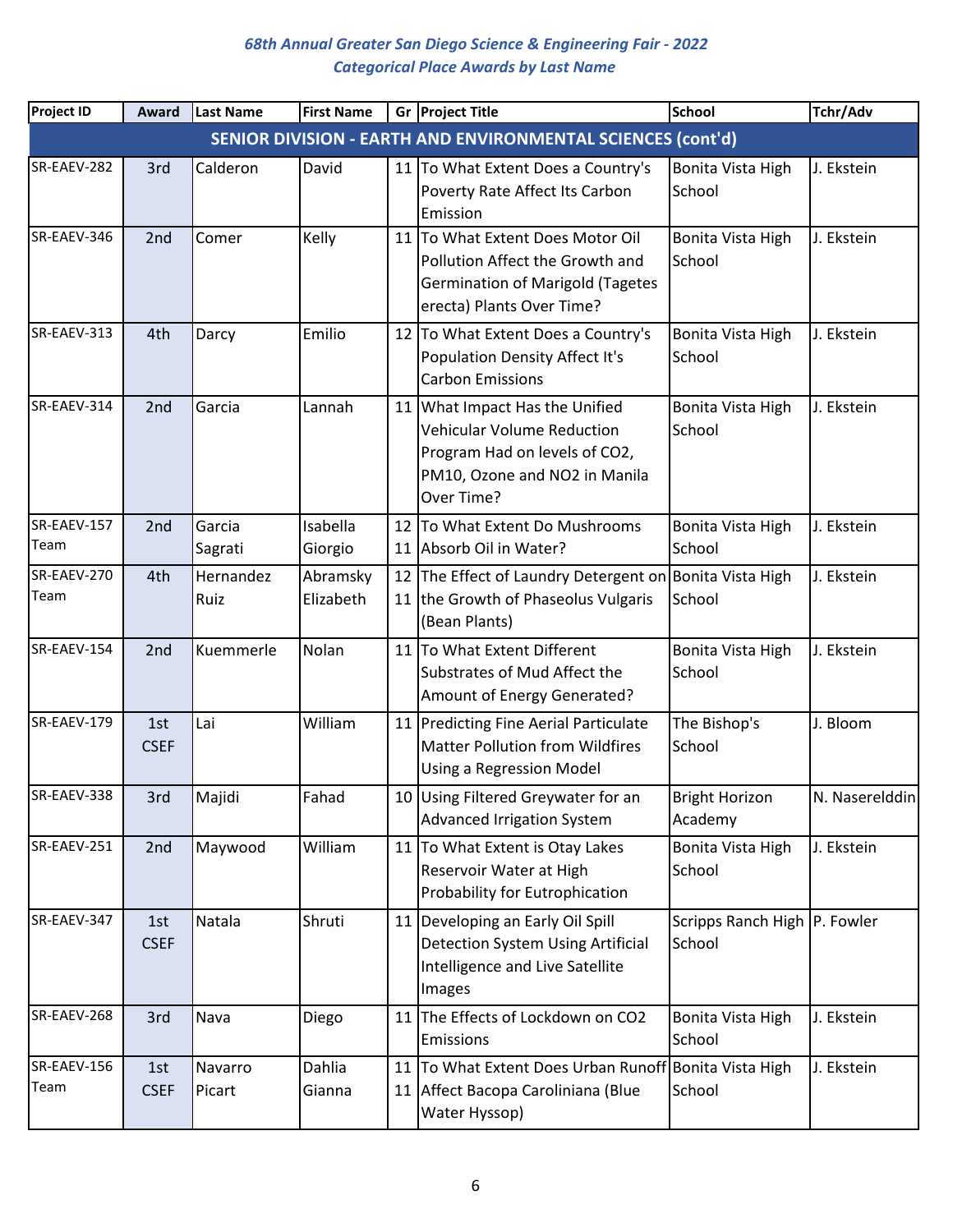| <b>Project ID</b> | Award                              | Last Name     | <b>First Name</b> |    | Gr Project Title                                                                                                                                 | <b>School</b>                          | Tchr/Adv     |
|-------------------|------------------------------------|---------------|-------------------|----|--------------------------------------------------------------------------------------------------------------------------------------------------|----------------------------------------|--------------|
|                   |                                    |               |                   |    | SENIOR DIVISION - EARTH AND ENVIRONMENTAL SCIENCES (cont'd)                                                                                      |                                        |              |
| SR-EAEV-155       | 3rd                                | Quezada       | Jaynne            |    | 11 To What Extent Do Forest Fires<br>Affect the Growth and<br><b>Germination of California Poppy</b><br>(Eschscholzia Californica)?              | Bonita Vista High<br>School            | J. Ekstein   |
| SR-EAEV-269       | 3rd                                | Santacruz     | Kyle              |    | 11 To What Extent Does Motor Oil<br>Affect Pea Plant (Pisum Sativum)<br><b>Germination and Growth?</b>                                           | Bonita Vista High<br>School            | J. Ekstein   |
| SR-EAEV-152       | 2nd                                | Turquie       | Esther            |    | 11 Effect of Oil-Based Paint on the<br>Growth of Moss                                                                                            | Bonita Vista High<br>School            | J. Ekstein   |
| SR-EAEV-312       | 3rd                                | Zangana       | Soleen            |    | 11 To What Extent Does Plastic Buried Bonita Vista High<br>into the Soil Affect the<br>Germination and Growth of<br>Raphanus sativus (Radishes)? | School                                 | J. Ekstein   |
|                   |                                    |               |                   |    | SENIOR DIVISION - ENGINEERING: ELECTRICAL, MECHANICAL, AND ROBOTICS                                                                              |                                        |              |
| SR-EEMR-160       | 2nd                                | <b>Backer</b> | <b>Bart</b>       |    | 11 Effective Auditory Direction and<br><b>Intensity Detection for Robots</b><br>Interacting with Humans                                          | Rancho Bernardo<br><b>High School</b>  | Y. Eibeck    |
| SR-EEMR-252       | 2nd                                | Bantval       | Pranav            |    | 11 Using an EDSR Model to<br>Reconstruct Vehicle Images from<br><b>Traffic Surveillance Cameras</b>                                              | Canyon Crest<br>Academy                | A. Siegel    |
| SR-EEMR-158       | 3rd                                | Bharadwaj     | Akshaj            | 10 | Adaptive Machine Learning for<br>Computer Vision Using Edge TPU<br>and Cloud                                                                     | Canyon Crest<br>Academy                | A. Siegel    |
| SR-EEMR-348       | 2nd                                | Munshi        | Ronit             | 9  | Robotic Spider                                                                                                                                   | Canyon Crest<br>Academy                | D. Munshi    |
| SR-EEMR-159       | 1st<br><b>CSEF</b>                 | Qiao          | Luke              |    | 11 Adaptive Musical Accompaniment - Canyon Crest<br>Novel Real-Time BPM Detection<br>Via Cyclic Tempogram<br>Representations of Audio Signals    | Academy                                | A. Siegel    |
| SR-EEMR-161       | 1st<br><b>CSEF</b>                 | Radic         | Peter             |    | 11 Geolocation of Wireless and Radio Canyon Crest<br><b>Emitters in Real Time</b>                                                                | Academy                                | A. Siegel    |
| SR-EEMR-283       | 1st<br><b>CSEF</b>                 | Wang          | Renee             |    | 10 Deconstructable Tiny Homes for<br>Homelessness                                                                                                | The Bishop's<br>School                 | A. Pelletier |
|                   |                                    |               |                   |    | SENIOR DIVISION - ENGINEERING: ENERGY, MATERIALS, AND TRANSPORT                                                                                  |                                        |              |
| SR-EEMT-284       | 1st<br><b>CSEF</b><br>GARU2-<br>PS | Fan           | Kara              |    | 11 Insect-inspired Nanopillared<br><b>Materials to Prevent Bacterial</b><br>Growth                                                               | <b>Westview High</b><br>School         | M. Ingram    |
| SR-EEMT-162       | 2nd                                | Li            | Grace             |    | 11 Optimizing Microbial Fuel Cell<br>Output                                                                                                      | Scripps Ranch High P. Fowler<br>School |              |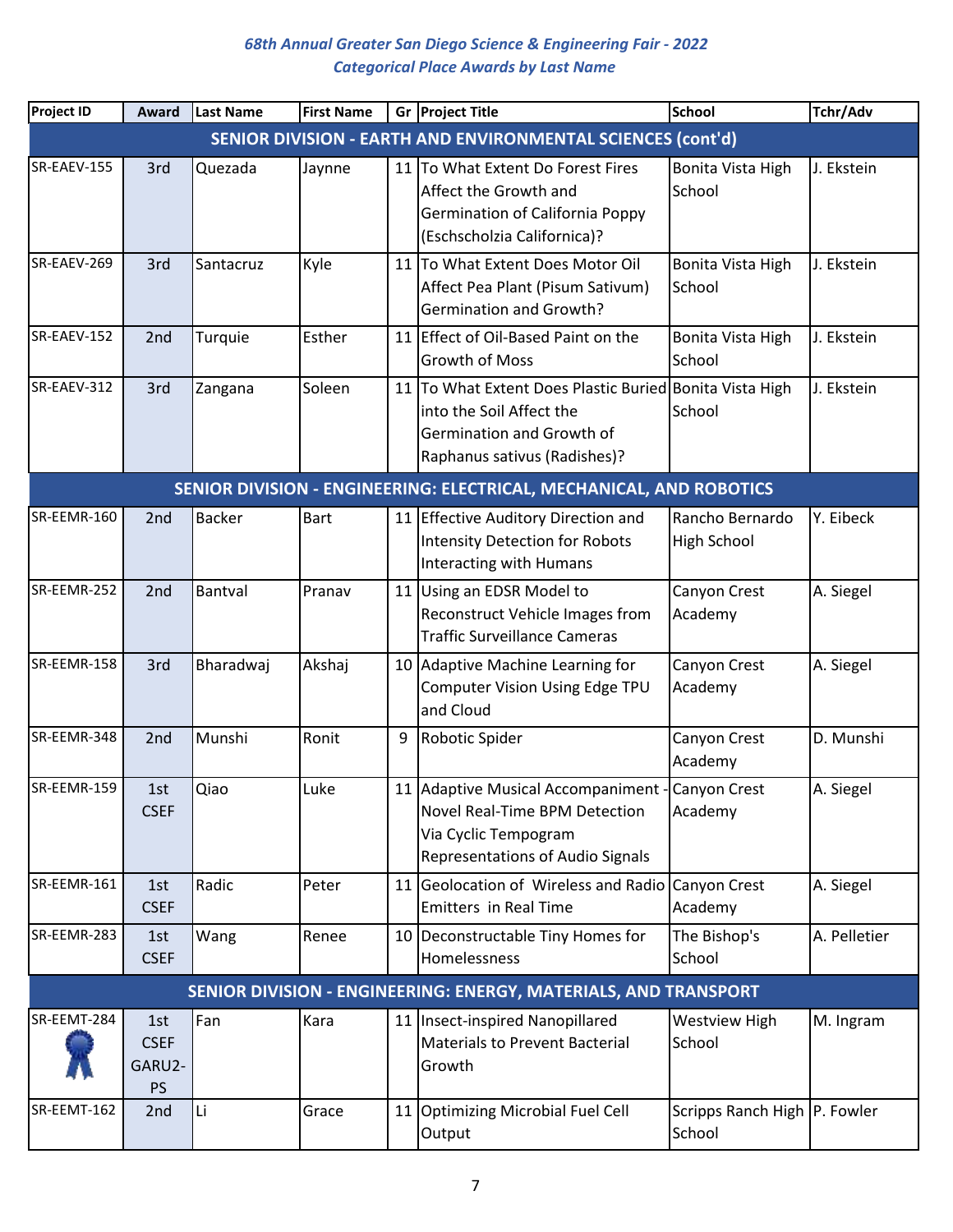| <b>Project ID</b> | Award                               | <b>Last Name</b>  | <b>First Name</b> |   | Gr Project Title                                                                                                                                    | <b>School</b>                          | Tchr/Adv       |
|-------------------|-------------------------------------|-------------------|-------------------|---|-----------------------------------------------------------------------------------------------------------------------------------------------------|----------------------------------------|----------------|
|                   |                                     |                   |                   |   | SENIOR DIVISION - ENGINEERING: ENERGY, MATERIALS, AND TRANSPORT (cont'd)                                                                            |                                        |                |
| SR-EEMT-163       | 1st<br><b>CSEF</b>                  | <b>McWilliams</b> | Jessica           |   | 11 Personal Wind-Powered Charging<br>Device                                                                                                         | Scripps Ranch High P. Fowler<br>School |                |
| SR-EEMT-216       | 4th                                 | Palayur           | Sarah             |   | 11 Plasma as an Alternative Energy<br>Source for Propulsion                                                                                         | St. Joseph<br>Academy 9-12             | J. Schoenfeld  |
| SR-EEMT-271       | 1st<br><b>CSEF</b>                  | Schremmer         | <b>Bella Rose</b> |   | 11 Point Absorber Wave Energy<br><b>Converter Devices on Pre-Existing</b><br>Marine Structures: An Economic &<br><b>Sustainable Energy Solution</b> | University City<br><b>High School</b>  | J. Bosch       |
| SR-EEMT-294       | 2nd                                 | Tatineni          | Nitika            |   | 10 Analyzing Bridge and Building<br><b>Structure Health Using Machine</b><br>Learning                                                               | Canyon Crest<br>Academy                | K. Hare        |
|                   |                                     |                   |                   |   | <b>SENIOR DIVISION - MATHEMATICS</b>                                                                                                                |                                        |                |
| SR-MATH-238       | 1st<br><b>CSEF</b><br>GA-PS         | Bosworth          | Rohan             |   | 11 End-to-End Path Planning and<br><b>Control for Autonomous Vehicles</b><br>Using Inverse Kinematics with<br>Parameterized Arc Length              | Poway High School K. Woldseth          |                |
| SR-MATH-166       | 4th                                 | Broudy            | Reuben            |   | 11 To What Extent Does the Amount<br>of Carbon Emissions Produced by<br>Countries Correlate to the Amount<br>of Human Rights Violations?            | Bonita Vista High<br>School            | J. Ekstein     |
| SR-MATH-164       | 3rd                                 | Erat              | Sidarth           | 9 | A Game-Theoretic Model for<br>Internet User-Generated Networks School                                                                               | <b>Torrey Pines High</b>               | M. Livingston  |
| SR-MATH-165       | 1st<br><b>CSEF</b><br>GARU1-<br>PS  | Xu                | Shirley           |   | 11 A Heuristic Solution to the Closest<br><b>String Problem Using Wave</b><br><b>Function Collapse Techniques</b>                                   | The Bishop's<br>School                 | M. Jaiclin     |
|                   |                                     |                   |                   |   | <b>SENIOR DIVISION - MICROBIOLOGY</b>                                                                                                               |                                        |                |
| SR-MCRO-239       | 1st<br><b>CSEF</b><br>GARU2-<br>LS. | Dong              | Elaine            |   | 11 Crosslinked Zinc Oxide<br>Nanoparticles: A Novel Approach<br>to Combatting Antibacterial<br><b>Resistance and Nanoparticle</b><br>Toxicity       | Canyon Crest<br>Academy                | A. Siegel      |
| SR-MCRO-295       | 3rd                                 | Kazi              | Hafsah            | 9 | The Effects of Beta Amyloid and<br>Natural Remedies on Planarian                                                                                    | <b>Bright Horizon</b><br>Academy       | N. Naserelddin |
| SR-MCRO-296       | 2nd                                 | Mumin             | Abdurahma         |   | 10 Using Planaria as a Model<br>Organism for Multiple Sclerosis -<br>An Alternative Approach<br>Examining the Use of Naturopathic<br>Medicine       | <b>Bright Horizon</b><br>Academy       | N. Naserelddin |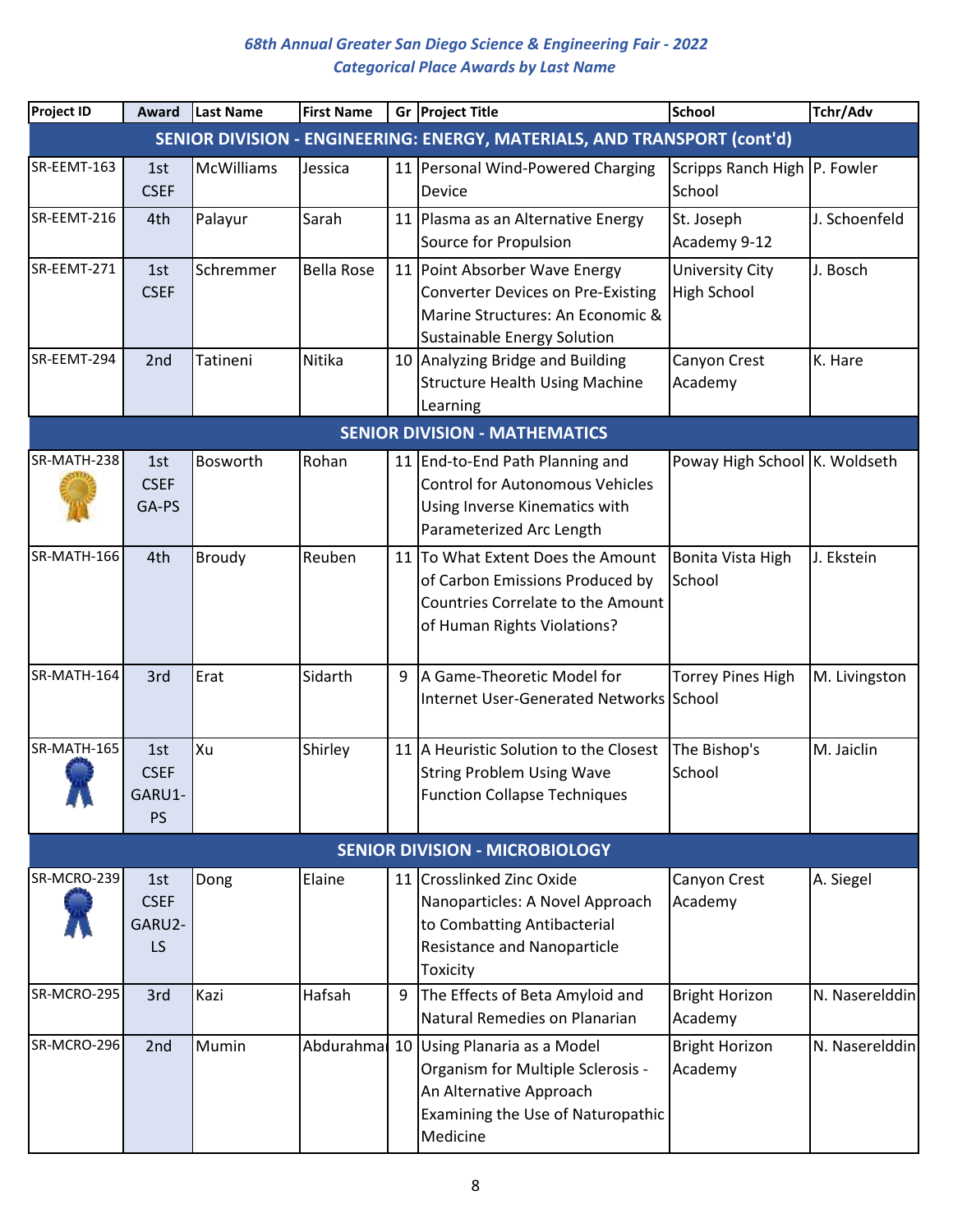| Project ID          | Award                       | <b>Last Name</b>          | <b>First Name</b>                |        | Gr Project Title                                                                                                    | <b>School</b>                    | Tchr/Adv    |
|---------------------|-----------------------------|---------------------------|----------------------------------|--------|---------------------------------------------------------------------------------------------------------------------|----------------------------------|-------------|
|                     |                             |                           |                                  |        | <b>SENIOR DIVISION - PHYSICS AND ASTRONOMY</b>                                                                      |                                  |             |
| SR-PHYS-339<br>Team | 1st<br><b>CSEF</b>          | Chandra<br><b>Dresios</b> | Vikramaditya<br><b>Demetrios</b> | 9<br>9 | Using Machine Learning and GAIA<br>to Analyze Relationships Between<br>Molecular Clouds and Open Star<br>Clusters   | San Marcos High<br>Carlsbad High | S. Bireddy  |
| SR-PHYS-168         | 1st<br><b>CSEF</b>          | Li                        | Andrew                           |        | 11 The Age of the Coma Ber Cluster II:<br><b>Denoising Astronomical Images</b>                                      | Canyon Crest<br>Academy          | A. Siegel   |
| SR-PHYS-167         | 3rd                         | Madhukara                 | Nandana                          | 9      | Analyzing the Chaos of the<br>Generalized Henon-Heiles System<br>with Numerical Methods                             | Canyon Crest<br>Academy          | E. Fisher   |
| SR-PHYS-315         | 1st<br><b>CSEF</b><br>GA-PS | Nayak                     | Ayush                            |        | 11 Using Antimony Indium Quantum<br>Dots for Next Generation High<br><b>Mobility Transistors</b>                    | <b>Westview High</b><br>School   | S. Halander |
| SR-PHYS-174         | 2nd                         | Xu                        | Alex                             | 10     | Optimization of Leakage<br>Suppression in Charge Quadrupole<br>Qubits                                               | Canyon Crest<br>Academy          | A. Siegel   |
|                     |                             |                           |                                  |        | <b>SENIOR DIVISION - PLANT SCIENCES</b>                                                                             |                                  |             |
| SR-PLNT-169         | 2nd                         | Caballero                 | Noah                             | 11     | Impact of Runoff Containing Motor Bonita Vista High<br>Oil and Soap on Mint Seeds                                   | School                           | J. Ekstein  |
| SR-PLNT-170<br>Team | 3rd                         | Catalan<br>Iniguez        | Gabriel<br>Alex                  |        | 11 To What Extent Does UV Light<br>11 Affect the Growth and<br>Germination of Dactylis Gloremata                    | Bonita Vista High<br>School      | J. Ekstein  |
| SR-PLNT-272         | 3rd                         | Engen                     | Jessica                          |        | 11 To What Extent Do the Ashes of<br>Forest Fires Affect the Growth of<br>California Daisies (Bellis Perennis)?     | Bonita Vista High<br>School      | J. Ekstein  |
| SR-PLNT-171<br>Team | 3rd                         | Jacobs<br>Ramirez         | Zalia<br>Ariana                  |        | 11 To What Extent Does Acid Rain<br>11 Affect Pinto Beans?                                                          | Bonita Vista High<br>School      | J. Ekstein  |
| SR-PLNT-177         | 1st<br><b>CSEF</b>          | Zhang                     | Jocelyn                          |        | 10 Infrared Thermal Imaging and<br><b>Statistical Analysis for Plant Stress</b><br><b>Detection and Phenotyping</b> | Del Norte High<br>School         | J. Cheskaty |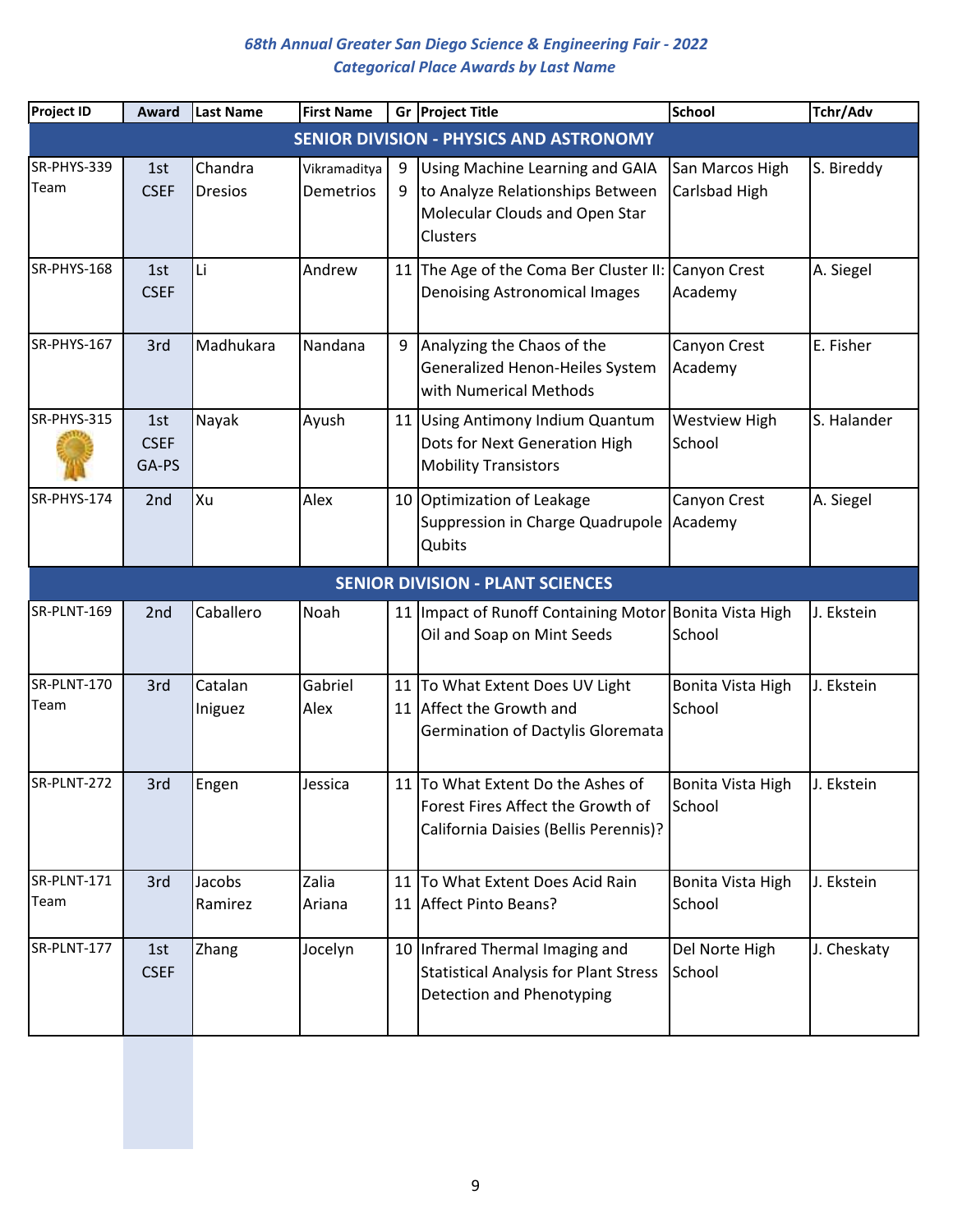| <b>Project ID</b>   | Award                                             | Last Name               | <b>First Name</b>        |                     | Gr Project Title                                                          | <b>School</b>                                       | Tchr/Adv       |
|---------------------|---------------------------------------------------|-------------------------|--------------------------|---------------------|---------------------------------------------------------------------------|-----------------------------------------------------|----------------|
|                     |                                                   |                         |                          |                     | <b>JUNIOR DIVISION</b>                                                    |                                                     |                |
|                     |                                                   |                         |                          |                     |                                                                           |                                                     |                |
|                     |                                                   |                         |                          |                     | <b>JUNIOR DIVISION - ANIMAL SCIENCES</b>                                  |                                                     |                |
|                     |                                                   |                         |                          |                     |                                                                           |                                                     |                |
| JR-ANIM-206         | 2nd                                               | Abdulaziz               | Omar                     | 6                   | Do Western Bluebirds Experience and<br>Show Their Emotions to Each Other? | <b>Bright Horizon</b><br>Academy                    | N. Naserelddin |
| JR-ANIM-253<br>Team | 2nd                                               | Arias-Alejo<br>Kalapala | Gladys<br>Isabella       | $\overline{7}$<br>7 | Dogs with Headphones                                                      | St. Peter the Apostle T. Fantano<br>Catholic School |                |
| JR-ANIM-298         | 1st<br><b>GARU-LS</b><br><b>CSEF</b><br><b>BM</b> | <b>Brocious</b>         | Ava                      | 8                   | The Effect of Carbon Dioxide on<br><b>Bioluminescent Dinoflagellates</b>  | The Children's School D. Quincannon                 |                |
| JR-ANIM-297         | 3rd                                               | De Lara                 | Eithan                   | 8                   | Are Ants Attracted to Specific Colors in Soille San Diego<br>Their Food?  | Hebrew Day School                                   | s. Jones       |
| JR-ANIM-316         | 3rd                                               | Matkov                  | McKayla                  | $\overline{7}$      | The Effect Light Has on How Fast Mice<br>Complete a Maze                  | The Children's School D. Quincannon                 |                |
| JR-ANIM-317         | 1st<br><b>CSEF</b><br><b>BM</b>                   | Shaked                  | Rachel                   | 8                   | The Effects of Different Colors and<br><b>Sugars on Hummingbirds</b>      | Soille San Diego<br><b>Hebrew Day School</b>        | S. Jones       |
| JR-ANIM-228         | <b>NS</b>                                         | Shue                    | Mizuki                   | 8                   | Do Cats Have a Color Preference                                           | St. Didacus Parish<br>School                        | R. Miller      |
| JR-ANIM-029         | 1st<br><b>GARU-LS</b><br><b>CSEF</b><br><b>BM</b> | Wyatt                   | Ronald                   | 8                   | How Long Does It Take for<br>Superworms to Eat Styrofoam?                 | Chula Vista Middle<br>School                        | T. Tom         |
|                     |                                                   |                         |                          |                     | <b>JUNIOR DIVISION - BEHAVIORAL AND SOCIAL SCIENCES</b>                   |                                                     |                |
| JR-BEHA-299         | 1st<br><b>CSEF</b><br><b>BM</b>                   | Ajanovic                | Aya                      | 6                   | Do Certain Items Improve<br>Concentration?                                | <b>Bright Horizon</b><br>Academy                    | N. Naserelddin |
| JR-BEHA-319         | 2nd                                               | Ali                     | Ibtisam                  | 8                   | How Frequencies Affect Focus                                              | <b>Bright Horizon</b><br>Academy                    | N. Naserelddin |
| JR-BEHA-229         | 1st<br><b>CSEF</b>                                | Cabarios                | Caelyn                   | 7                   | Can You Make a Happy Song Sad?                                            | Bonita Vista Middle<br>School                       | C. Shimasaki   |
| JR-BEHA-036         | 3rd                                               | Cabrera                 | Elizabeth                | 8                   | Commonly Remembered Information<br>vs. The Serial Position Effect         | St. Didacus Parish<br>School                        | R. Miller      |
| JR-BEHA-285         | 4th                                               | Caro                    | Xavier                   | 7                   | Does the Time of Beginning of School<br>Affect Students' Attention Spans? | St. Michael's School - L. Ray<br>Poway              |                |
| JR-BEHA-048<br>Team | 2nd                                               | Curtis<br>Martin        | <b>Brooke</b><br>Cecilia | 7<br>7              | <b>Noisy Brain</b>                                                        | St. John School -<br>Encinitas, CA                  | G. Heins       |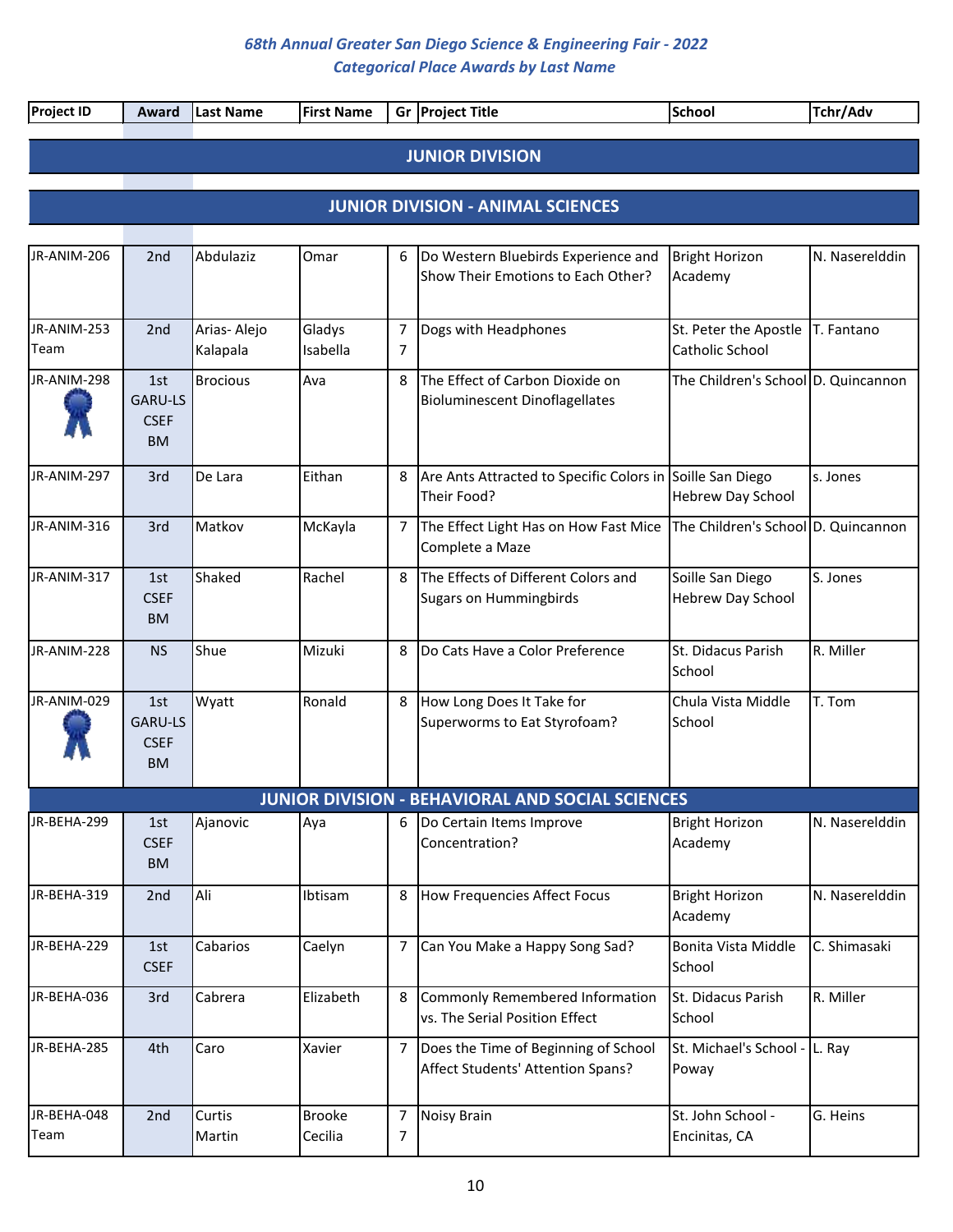| <b>Project ID</b>   | Award                           | Last Name    | <b>First Name</b> |                | Gr Project Title                                                                                               | <b>School</b>                                | Tchr/Adv     |
|---------------------|---------------------------------|--------------|-------------------|----------------|----------------------------------------------------------------------------------------------------------------|----------------------------------------------|--------------|
|                     |                                 |              |                   |                | JUNIOR DIVISION - BEHAVIORAL AND SOCIAL SCIENCES (cont'd)                                                      |                                              |              |
| JR-BEHA-210         | 1st                             | Eilemberg    | Asher             | 8              | Tool or Toy?                                                                                                   | Soille San Diego<br>Hebrew Day School        | S. Jones     |
| JR-BEHA-040         | 2nd                             | Esbeck       | Ashlyn            | 8              | Listening to Music While Taking a Test                                                                         | St. John School -<br>Encinitas, CA           | G. Heins     |
| JR-BEHA-035         | 3rd                             | Fries        | Zoe               | 8              | Colored LED's vs. The Human Eye                                                                                | St. Didacus Parish<br>School                 | R. Miller    |
| JR-BEHA-198         | <b>NS</b>                       | Golembesky   | Rachael           | 8              | What are the Effects of Personal Care<br>Products on Adults?                                                   | Soille San Diego<br>Hebrew Day School        | S. Jones     |
| JR-BEHA-045         | 1st<br><b>CSEF</b>              | Goncalves    | Lily              | 7              | The Gamer Theory                                                                                               | St. John School -<br>Encinitas, CA           | G. Heins     |
| JR-BEHA-039         | 2nd                             | Guizar       | Andre             | $\overline{7}$ | How Does Smell Affect Taste                                                                                    | San Diego French<br>American School          | A. Mobley    |
| JR-BEHA-320         | 3rd                             | Hall         | Kennedy           | $\overline{7}$ | What is the Effect of Colors on<br>Someone's Mind or Emotions?                                                 | Mt. Helix Academy                            | K. MacDonald |
| JR-BEHA-043         | 1st<br><b>CSEF</b>              | Herrera      | Valerie           | $\overline{7}$ | Same Shape Different Labels                                                                                    | Bonita Vista Middle<br>School                | C. Shimasaki |
| JR-BEHA-255<br>Team | 3rd                             | Hill<br>Liem | Lauren<br>Leandra | 8<br>8         | Effects of Certain Scent Categories on<br>the Human's Limbic System and Heart                                  | <b>Stella Maris</b><br>Academy               | M. Flores    |
| JR-BEHA-038         | 1st<br><b>CSEF</b>              | Ingram       | Gianna            | 8              | Does Test Anxiety Affect Test<br>Performance                                                                   | St. John School -<br>Encinitas, CA           | G. Heins     |
| JR-BEHA-340         | 1st<br><b>CSEF</b><br><b>BM</b> | Jacobs       | Hillel            | 8              | AI vs. Kids: Mold                                                                                              | Soille San Diego<br>Hebrew Day School        | S. Jones     |
| JR-BEHA-242         | 1st<br><b>CSEF</b><br><b>BM</b> | Khong        | Hannah            | 7              | Study of Effects of Inconsistent Sleep<br>Schedules on Cognitive Abilities                                     | St. Michael's School - L. Ray<br>Poway       |              |
| JR-BEHA-301         | 3rd                             | Kupershmith  | Aaron             |                | 8 The Decisions in Which a Child Will<br>Hire a Babysitter When They Have<br>Multiple Options of Who to Choose | Soille San Diego<br><b>Hebrew Day School</b> | S. Jones     |
| JR-BEHA-209         | <b>NS</b>                       | Maya         | Esther            | 8              | Do Students Work Better in Pairs or<br>Alone, and is Age a Factor                                              | Soille San Diego<br>Hebrew Day School        | S. Jones     |
| JR-BEHA-349         | 2nd                             | McCabe       | James             | 7              | Stressed from Covid-19? Look to<br>Hobbies!                                                                    | St. Michael's School - L. Ray<br>Poway       |              |
| JR-BEHA-300         | 2nd                             | Mizan        | Shiraz            | 8              | Does Color Affect Your Memory?                                                                                 | Soille San Diego<br>Hebrew Day School        | S. Jones     |
| JR-BEHA-044         | 1st<br><b>CSEF</b><br><b>BM</b> | Montemayor   | Maliya            | $\overline{7}$ | The Beauty of the Golden Ratio: Fact<br>or Fib?                                                                | St. John School -<br>Encinitas, CA           | G. Heins     |
| JR-BEHA-182         | 2nd                             | Moore        | Yasmina           | 8              | The Effect of Stress on Test<br>Performance                                                                    | City Tree Christian<br>School 6-8            | M. Lee       |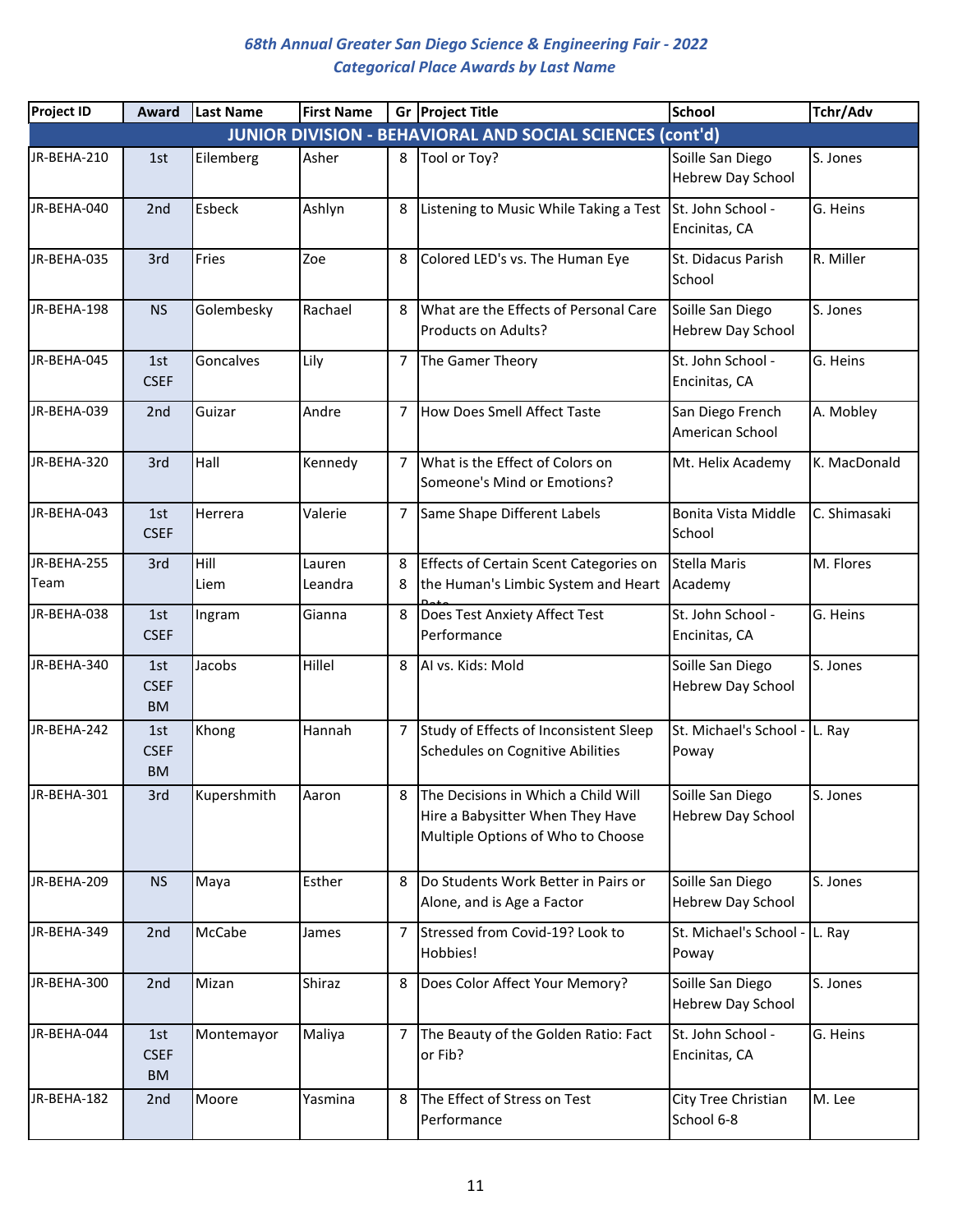| <b>Project ID</b>   | Award                           | Last Name              | <b>First Name</b>    |                     | Gr Project Title                                                                             | <b>School</b>                                | Tchr/Adv       |
|---------------------|---------------------------------|------------------------|----------------------|---------------------|----------------------------------------------------------------------------------------------|----------------------------------------------|----------------|
|                     |                                 |                        |                      |                     | <b>JUNIOR DIVISION - BEHAVIORAL AND SOCIAL SCIENCES (cont'd)</b>                             |                                              |                |
| JR-BEHA-047<br>Team | 3rd                             | <b>Noves</b><br>Price  | Sophia<br>Gabriella  | 7<br>7              | Does a Simulated 3D Environment<br>Make Human Beings React Differently<br>to Reality?        | San Diego French<br>American School          | A. Mobley      |
| JR-BEHA-042         | 3rd                             | O'Connell              | Cillian              | 7                   | <b>Running Faster</b>                                                                        | St. Michael's School - L. Ray<br>Poway       |                |
| JR-BEHA-041         | 3rd                             | Quezada                | Gabriel              | 8                   | Mindful Music: How Music Affects<br>Memory                                                   | St. John School -<br>Encinitas, CA           | G. Heins       |
| JR-BEHA-318         | 2nd                             | Rothstein              | Emma                 | 8                   | Does Color Have an Affect on Taste                                                           | Soille San Diego<br><b>Hebrew Day School</b> | S. Jones       |
| JR-BEHA-183<br>Team | 4th                             | Salazar<br>Thomas      | Alexa<br>Sophia      | 7<br>7              | The Effect of Sight on Distinguishing<br>Taste                                               | City Tree Christian<br>School 6-8            | M. Lee         |
| JR-BEHA-037         | 2nd                             | Savant                 | Luca                 | 7                   | Does Color Affect the Taste?                                                                 | St. John School -<br>Encinitas, CA           | G. Heins       |
| JR-BEHA-302         | 2nd                             | Snowten                | Harmoney             |                     | The Effect of Personality Type on<br><b>Memory Task Performance</b>                          | City Tree Christian<br>School 6-8            | M. Lee         |
| JR-BEHA-341         | 1st<br><b>CSEF</b>              | Soukup                 | <b>Branden</b>       | $\overline{7}$      | Lobe at First Sleight                                                                        | Mt. Helix Academy                            | K. MacDonald   |
| JR-BEHA-230         | 1st<br><b>CSEF</b><br><b>BM</b> | Weissler               | Eliora               | 8                   | Does Dyslexie Font Affect Individuals<br>Without Dyslexia?                                   | Soille San Diego<br>Hebrew Day School        | S. Jones       |
|                     |                                 |                        |                      |                     | <b>JUNIOR DIVISION - BIOCHEMISTRY</b>                                                        |                                              |                |
| JR-BCHM-031         | 3rd                             | Alvarez                | Andres               | 8                   | Which Plant Generates the Most<br><b>Electricity: Potatoes or Lemons</b>                     | Chula Vista Middle<br>School                 | T. Tom         |
| JR-BCHM-241<br>Team | 2nd                             | Chuprevich<br>Martinez | Joel<br>Ella Jean    | $\overline{7}$<br>7 | Kitchen Full of Germs                                                                        | St. Peter the Apostle<br>Catholic School     | T. Fantano     |
| JR-BCHM-207         | 1st<br><b>CSEF</b><br><b>BM</b> | Khan                   | Mohammad<br>Adam     | 6                   | The Effect of Cooking on Vitamin C                                                           | <b>Bright Horizon</b><br>Academy             | N. Naserelddin |
| JR-BCHM-032         | 2nd                             | Mendoza                | Olivia               | 7                   | Which Type of Honey Has the Least<br>Glucose?                                                | Bonita Vista Middle<br>School                | C. Shimasaki   |
| JR-BCHM-240<br>Team | 3rd                             | Minderman<br>Reyes     | Miranda<br>Stephanie | $\overline{7}$<br>7 | Is the Five Second Rule Real?                                                                | St. Peter the Apostle<br>Catholic School     | T. Fantano     |
| JR-BCHM-208         | <b>NS</b>                       | Qarar                  | Yusra                | 6                   | Will Soaking Food in Water Before<br>Cooking Remove Starch from It?                          | <b>Bright Horizon</b><br>Academy             | N. Naserelddin |
| JR-BCHM-030         | <b>NS</b>                       | Vu                     | Christopher          | $\overline{7}$      | Vitamin C Level Comparison Between<br>Different Oranges' Juices and Skins                    | <b>Nativity School</b>                       | L. McTavish    |
|                     |                                 |                        |                      |                     | <b>JUNIOR DIVISION - BIOMEDICAL/HEALTH SCIENCES AND BIOENGINEERING</b>                       |                                              |                |
| JR-BMDE-050         | 3rd                             | Alfaro                 | Daniela              | $\overline{7}$      | Did Older People Have Less Side<br>Effects from the Covid-19 Vaccine than<br>Younger People? | Nazareth School                              | M. Reed        |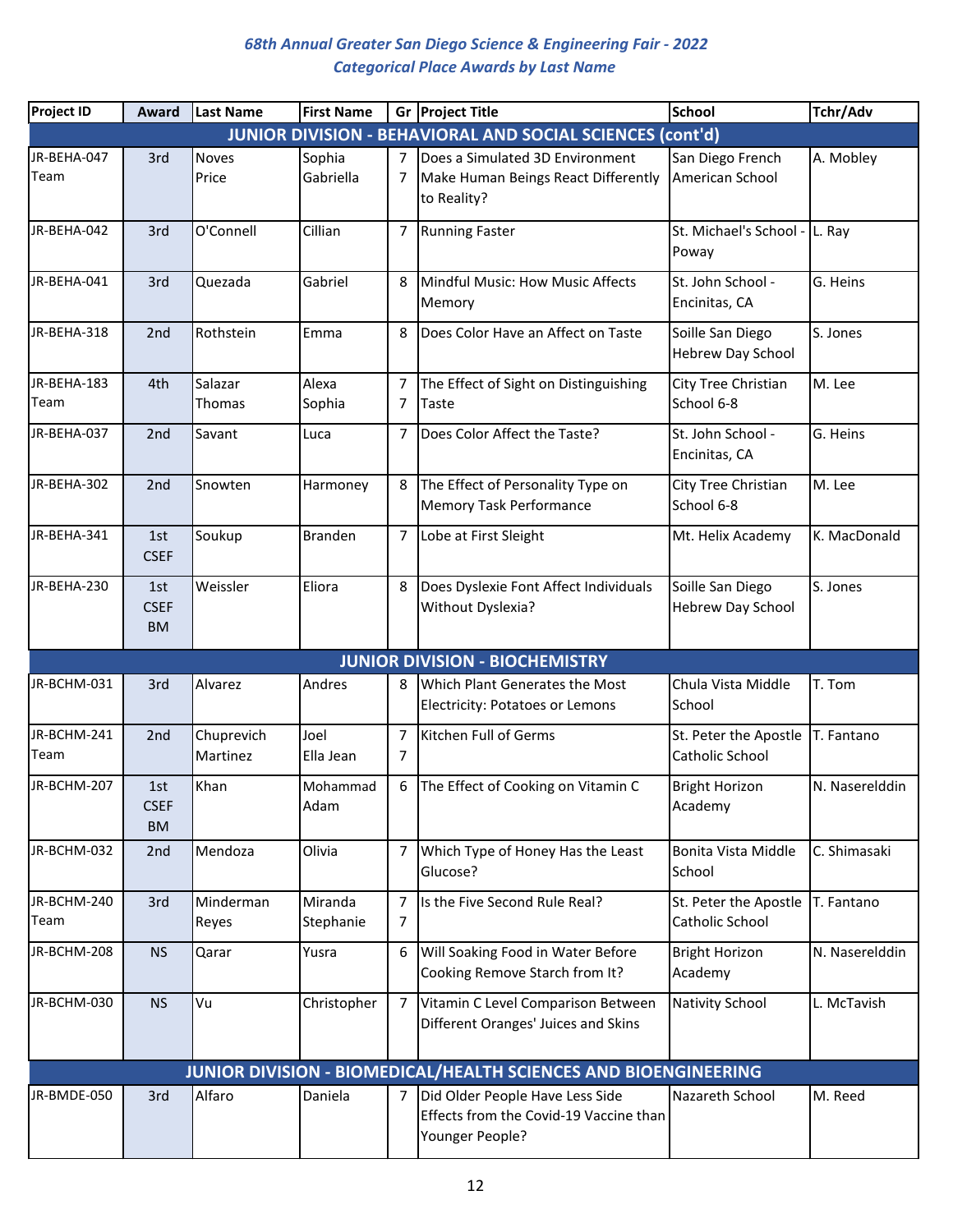| <b>Project ID</b>   | Award                             | Last Name         | <b>First Name</b> |                | Gr Project Title                                                                                                                    | <b>School</b>                                        | Tchr/Adv            |
|---------------------|-----------------------------------|-------------------|-------------------|----------------|-------------------------------------------------------------------------------------------------------------------------------------|------------------------------------------------------|---------------------|
|                     |                                   |                   |                   |                | JUNIOR DIVISION - BIOMEDICAL/HEALTH SCIENCES AND BIOENGINEERING (cont'd)                                                            |                                                      |                     |
| JR-BMDE-049         | <b>NS</b>                         | Cacho             | Alexa             | 8              | Are Fingerprints Inherited?                                                                                                         | St. John of the Cross<br>Catholic School             | G. Krumm            |
| JR-BMDE-051         | 1st<br>GA-LS<br><b>CSEF</b><br>BM | Fan               | Leanne            | 8              | Finsen Headphone: A Smart<br>headphone to Diagnose and Control<br>Middle Ear Infection Using Machine<br>Learning and Light Spectrum | Mesa Verde Middle<br>School                          | R. Bird             |
| JR-BMDE-203         | 2nd                               | Guerrero          | Elaine            | 8              | What Type of Face Mask is More<br>Breathable?                                                                                       | St. Peter the Apostle<br>Catholic School             | T. Fantano          |
| JR-BMDE-243         | <b>NS</b>                         | Jackson           | Mia               | 7              | Which Mask Performs the Best?                                                                                                       | Nazareth School                                      | M. Reed             |
| JR-BMDE-028         | 2nd                               | Mandyam           | Tanya             | 8              | Curcumin Alleviates the Effects of Jet<br>Lag on Exercise Output in Rats                                                            | Mesa Verde Middle<br>School                          | J. Woo              |
| JR-BMDE-350         | <b>NS</b>                         | Pacheco           | Rick              | 8              | The Best Hand Drying Technology                                                                                                     | Coastal Academy                                      | <b>B.</b> Biernacki |
| JR-BMDE-052         | 3rd                               | Schneider         | Elizabeth         | $\overline{7}$ | J.S. Bach's Minuet Trio and Their Effect St. Michael's School -<br>on 7-17 Year Old's Heart Rates                                   | Poway                                                | L. Ray              |
| JR-BMDE-193         | 3rd                               | Serawit           | Naomi             | 8              | The Effectiveness of Fruit Supplements St. Didacus Parish                                                                           | School                                               | R. Miller           |
| JR-BMDE-053         | 3rd                               | Soberanes         | Melissa           | 8              | What Affects the Covid-19 Vaccine<br>Side-Effects                                                                                   | Our Lady of<br><b>Guadalupe Academy</b>              | J. Patton           |
|                     |                                   |                   |                   |                | <b>JUNIOR DIVISION - CHEMISTRY</b>                                                                                                  |                                                      |                     |
| JR-CHEM-063         | 2nd                               | Carr              | Frankie           | 7              | The Effect of Substances on Non-<br><b>Human Proteins</b>                                                                           | St. Michael's School - L. Ray<br>Poway               |                     |
| JR-CHEM-060         | 2 <sub>nd</sub>                   | Corona            | Alyssa            | 8              | Tide vs. Homemade Detergent                                                                                                         | Chula Vista Middle<br>School                         | T. Tom              |
| JR-CHEM-057         | 1st<br><b>CSEF</b><br><b>BM</b>   | Estill            | Daniel            |                | Crack Snap Shine: Tempering<br>Chocolate                                                                                            | Bonita Vista Middle<br>School                        | <b>C.</b> Shimasaki |
| JR-CHEM-066<br>Team | 1st<br><b>CSEF</b><br><b>BM</b>   | Ganji<br>Ganji    | Vibha<br>Vidha    | 8<br>8         | Can We Enrich the Percentage of<br>Curcumin from Turmeric by Removing<br>Non-curcuminoids Using Water<br>Extraction?                | Oak Valley Middle<br>School                          | N. Ganji            |
| JR-CHEM-286         | 2nd                               | Griffith          | Hayley            | 8              | The Effects of Acidity on the Oxidation<br>of Steel Wool                                                                            | St. Peter the Apostle<br>Catholic School             | T. Fantano          |
| JR-CHEM-244         | 2nd                               | Herman            | Ruth              | 8              | What Melts Ice the Fastest                                                                                                          | St. Peter the Apostle<br>Catholic School             | T. Fantano          |
| JR-CHEM-304         | 1st                               | Johnston          | Alex              | 8              | The Effect of Different Flour Types on<br><b>Muffin Height</b>                                                                      | City Tree Christian<br>School 6-8                    | M. Lee              |
| JR-CHEM-067<br>Team | 2nd                               | Jones<br>Leighton | Bennet<br>Ozzie   | 7<br>7         | Finding Electrolytes in Sport Drinks                                                                                                | St. Gregory the Great S. Dasgupta<br>Catholic School |                     |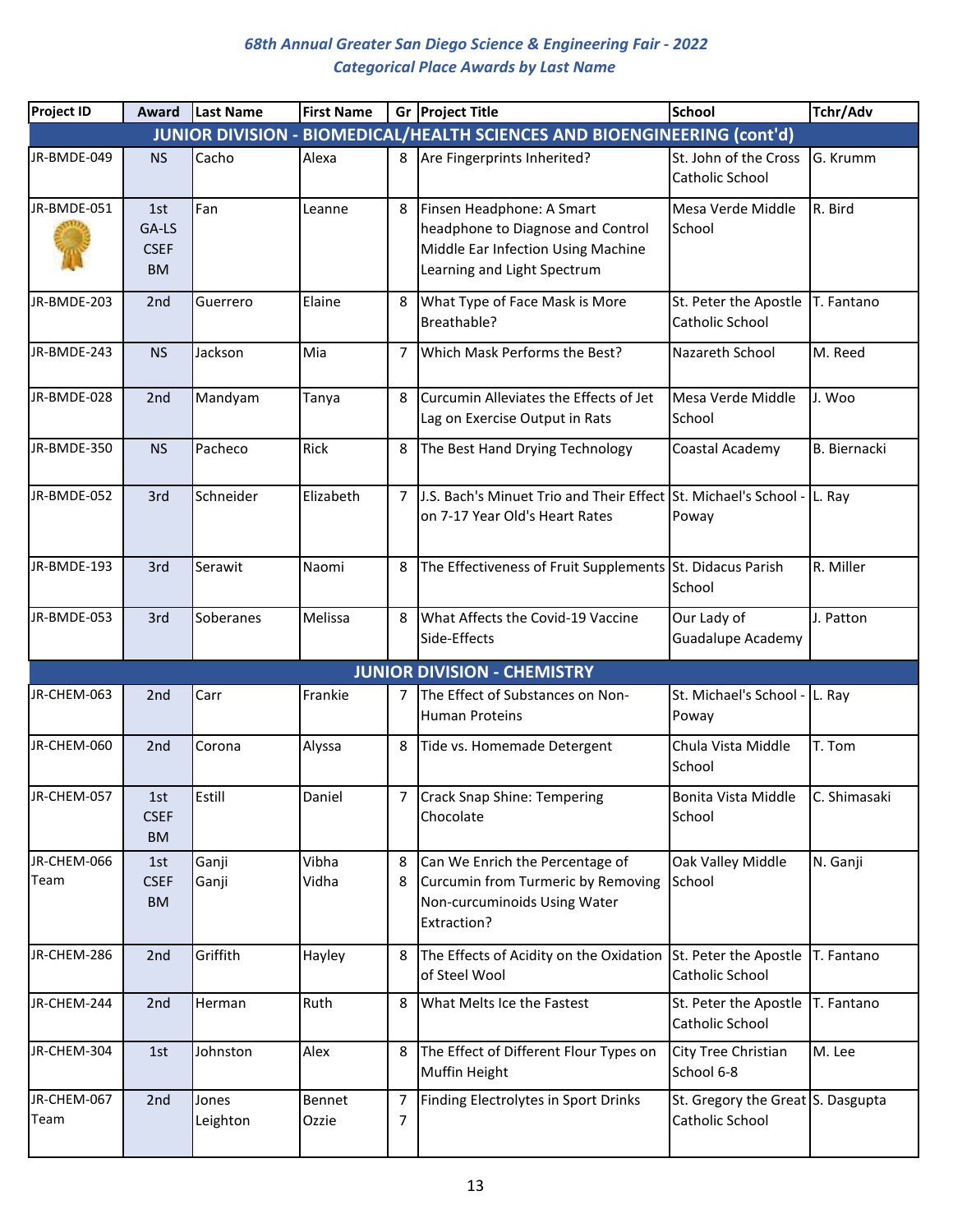| <b>Project ID</b> | Award                             | Last Name     | <b>First Name</b> |                | Gr Project Title                                                                                                  | <b>School</b>                                        | Tchr/Adv     |
|-------------------|-----------------------------------|---------------|-------------------|----------------|-------------------------------------------------------------------------------------------------------------------|------------------------------------------------------|--------------|
|                   |                                   |               |                   |                | <b>JUNIOR DIVISION - CHEMISTRY (cont'd)</b>                                                                       |                                                      |              |
| JR-CHEM-063       | 2nd                               | Kishimoto     | Elise Selei       | 7              | The Effect of Substances on Non-<br><b>Human Proteins</b>                                                         | St. Michael's School - L. Ray<br>Poway               |              |
| JR-CHEM-059       | 2nd                               | Lindsey       | Ashlie            | 7              | The Effect of Air Temperature on the<br>Crystallization of Bismuth Metal                                          | City Tree Christian<br>School 6-8                    | M. Lee       |
| JR-CHEM-056       | 2 <sub>nd</sub>                   | Moreno        | Antonio           | $\overline{7}$ | Bye Bye Salt                                                                                                      | St. Peter the Apostle<br>Catholic School             | T. Fantano   |
| JR-CHEM-062       | 2nd                               | Mudwilder     | Aaleya            | 7              | What's the Fastest Way to Cool a<br>Drink, and Does the Sugar Content<br>Have an Effect?                          | St. Gregory the Great S. Dasgupta<br>Catholic School |              |
| JR-CHEM-303       | 3rd                               | Petrie        | Kenji             | 8              | <b>Chambers of Flames</b>                                                                                         | St. Peter the Apostle<br>Catholic School             | T. Fantano   |
| JR-CHEM-181       | 3rd                               | Pham          | Michelle          | 7              | The Effect of Ingredients in Baking<br>Time                                                                       | St. Michael's School - L. Ray<br>Poway               |              |
| JR-CHEM-058       | 1st<br><b>CSEF</b><br><b>BM</b>   | Teresi        | Lillianna         | $\overline{7}$ | Most Effective Activator for Slime                                                                                | St. Michael's School - L. Ray<br>Poway               |              |
| JR-CHEM-061       | 3rd                               | Vassar        | Eli               | 7              | Water Quality in San Diego City Parks                                                                             | St. Michael's School - L. Ray<br>Poway               |              |
| JR-CHEM-055       | 2nd                               | Wilson        | Elliot            | 7              | A-maize-ing Popcorn Kernels!                                                                                      | Bonita Vista Middle<br>School                        | J. Stell     |
| JR-CHEM-199       | 2nd                               | Zanani        | Yarden            | 8              | Soaperior                                                                                                         | Soille San Diego<br>Hebrew Day School                | S. Jones     |
|                   |                                   |               |                   |                | <b>JUNIOR DIVISION - COMPUTATIONAL BIOLOGY AND BIOINFORMATICS</b>                                                 |                                                      |              |
| JR-CBIO-054       | 1st<br><b>CSEF</b>                | Dogra         | Saanvi            | 8              | Structural, Sequence, and Germline<br>Comparison of SARS-COV-2 Antibodies School<br><b>Across Humans and Mice</b> | Oak Valley Middle                                    | S. Kumar     |
|                   |                                   |               |                   |                | <b>JUNIOR DIVISION - COMPUTER SCIENCE AND SYSTEMS SOFTWARE</b>                                                    |                                                      |              |
| JR-COMP-068       | 2 <sub>nd</sub>                   | <b>Bisain</b> | Aditya            | 7              | Augmented Reality Application for<br>Solving Social Awkwardness                                                   | Pacific Trails Middle<br>School                      | M. Mareth    |
| JR-COMP-305       | 1st<br>GA-PS<br><b>CSEF</b><br>BM | Dagar         | Arnav             | 8              | Where's Waldo - A Bayesian Approach<br>for Localizing a LEGO Robot                                                | Pacific Trails Middle<br>School                      | M. Mareth    |
| JR-COMP-069       | 3rd                               | Flores        | Sebastian         | 7              | Do People Reuse Passwords for Their<br>Accounts?                                                                  | Mt. Helix Academy                                    | K. MacDonald |
| JR-COMP-321       | 3rd                               | Pathria       | Sachin            | 7              | Soccer Penalty-Kick Predictor                                                                                     | The Children's School D. Quincannon                  |              |
| JR-COMP-070       | 3rd                               | Zwolinski     | Alexander         | 7              | Do the Variables in Video Games<br>Affect the Score?                                                              | St. Gregory the Great S. Dasgupta<br>Catholic School |              |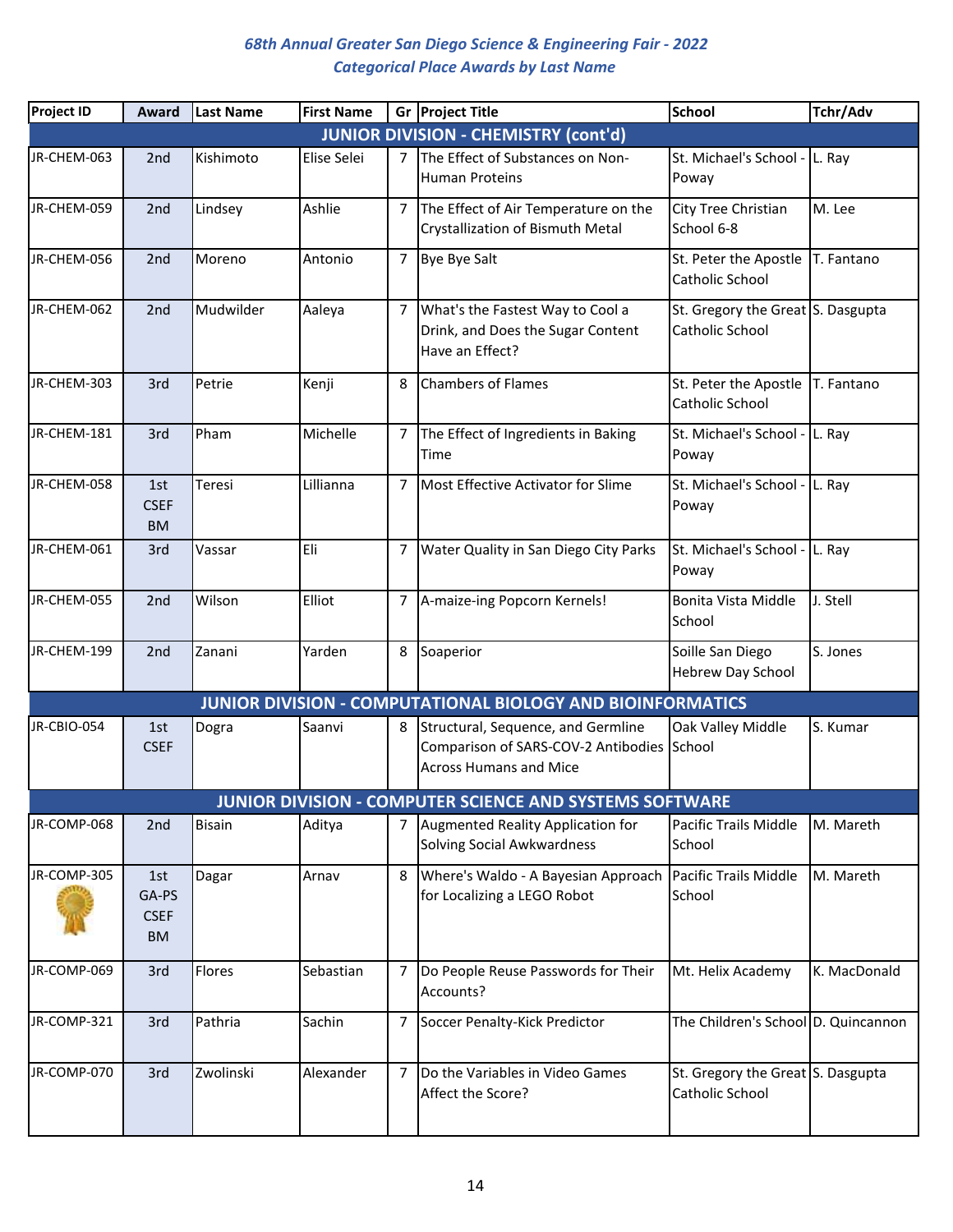| <b>Project ID</b>   | <b>Award</b>                    | Last Name        | <b>First Name</b>  |                | Gr Project Title                                                                                                                                   | <b>School</b>                                        | Tchr/Adv       |
|---------------------|---------------------------------|------------------|--------------------|----------------|----------------------------------------------------------------------------------------------------------------------------------------------------|------------------------------------------------------|----------------|
|                     |                                 |                  |                    |                | <b>JUNIOR DIVISION - EARTH AND ENVIRONMENTAL SCIENCES</b>                                                                                          |                                                      |                |
| JR-EAEV-212         | 1st                             | Aly              | Omar               | 6              | A Potential Solution to Purify Irrigation Bright Horizon                                                                                           |                                                      | N. Naserelddin |
| Team                | <b>CSEF</b><br><b>BM</b>        | Naveed           | Haadi              | 6              | <b>Water from Heavy Metal Pollutants</b>                                                                                                           | Academy                                              |                |
| JR-EAEV-074         | 3rd                             | Arellano         | Nurah              | 8              | How Do Different Soils Affect the pH of St. John of the Cross<br>Water?                                                                            | Catholic School                                      | G. Krumm       |
| JR-EAEV-077         | 1st<br><b>CSEF</b>              | <b>Bridges</b>   | Alana              | $\overline{7}$ | Using Different Methods to Clean<br>Water                                                                                                          | St. Gregory the Great S. Dasgupta<br>Catholic School |                |
| JR-EAEV-079<br>Team | 2nd                             | Chan<br>Talavera | Cassidy<br>Jessica | 7<br>7         | Desalination                                                                                                                                       | St. Michael's School - L. Ray<br>Poway               |                |
| JR-EAEV-080         | 1st                             | Chandler         | Jason              | 7              | <b>Water Pods</b>                                                                                                                                  | St. Gregory the Great S. Dasgupta                    |                |
| Team                | <b>CSEF</b><br><b>BM</b>        | McComic          | Cole               |                |                                                                                                                                                    | Catholic School                                      |                |
| JR-EAEV-071         | 2nd                             | Deilke           | <b>Drew</b>        | $\overline{7}$ | Do You Need to Clean Your Solar<br>Panels?                                                                                                         | St. Gregory the Great S. Dasgupta<br>Catholic School |                |
| JR-EAEV-073         | 3rd                             | Herrera          | Michelle           | 8              | Homemade Water Filter                                                                                                                              | Chula Vista Middle<br>School                         | T. Tom         |
| JR-EAEV-211         | 1st<br><b>CSEF</b><br><b>BM</b> | Hertzog          | Penelope           | 7              | Can Plants Be Used to Desalinate Soil?                                                                                                             | St. Gregory the Great S. Dasgupta<br>Catholic School |                |
| JR-EAEV-342         | 4th                             | Hillyard         | Thea               | 8              | The Affect of Air Quality on Water<br>Quality                                                                                                      | The Children's School D. Quincannon                  |                |
| JR-EAEV-076         | 2nd                             | Lawrenz          | Samuel             |                | 7 The Impact of Compost on Organic<br>and Non-Organic Soil                                                                                         | St. Gregory the Great S. Dasgupta<br>Catholic School |                |
| JR-EAEV-277         | 1st<br><b>CSEF</b>              | Marce            | Bernardo           |                | 7 Are We Disposing Of Biodegradable<br><b>Products Correctly</b>                                                                                   | Our Lady of<br>Guadalupe Academy                     | J. Patton      |
| JR-EAEV-075         | 2nd                             | Michelsen        | Sarah              | 8              | How Environmental Conditions Affect<br>the Intensity of Sound Waves in Water Encinitas, CA                                                         | St. John School -                                    | G. Heins       |
| JR-EAEV-184         | 3rd                             | Morin            | Emma               | 8              | The Effect of Manure and Coffee<br>Grounds on Raising Nitrogen Levels:<br><b>Dixie Fire</b>                                                        | City Tree Christian<br>School 6-8                    | M. Lee         |
| JR-EAEV-072         | 2nd                             | Rose             | Autumn             | 7              | Grass Patch Repair and Its Relationship St. Gregory the Great S. Dasgupta<br>to Watering, Substrate, and Resistance Catholic School<br>to Leaching |                                                      |                |
| JR-EAEV-256         | 3rd                             | Washington       | Aijah              | 8              | What Material Filters Water the Best?                                                                                                              | St. Peter the Apostle<br>Catholic School             | T. Fantano     |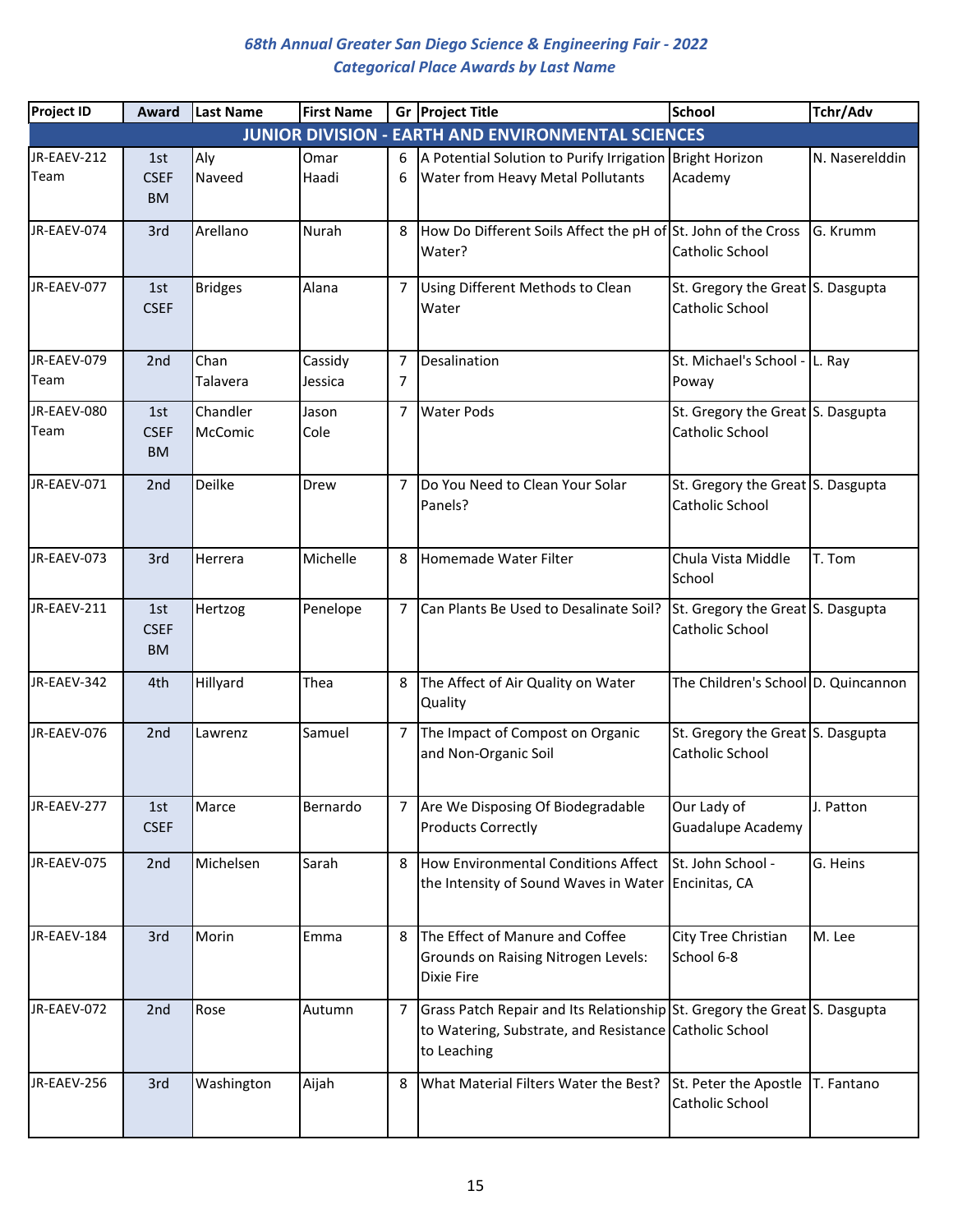| <b>Project ID</b> | Award                                      | <b>Last Name</b> | <b>First Name</b> |   | Gr Project Title                                                                               | <b>School</b>                                | Tchr/Adv       |
|-------------------|--------------------------------------------|------------------|-------------------|---|------------------------------------------------------------------------------------------------|----------------------------------------------|----------------|
|                   |                                            |                  |                   |   | <b>JUNIOR DIVISION - EARTH AND ENVIRONMENTAL SCIENCES</b>                                      |                                              |                |
| JR-EAEV-078       | 1st<br><b>CSEF</b>                         | Xu               | Kayley            | 7 | Using Machine Learning Algorithms to<br><b>Predict Water Potability</b>                        | The Bishop's School                          | M. Samale      |
| JR-EAEV-323       | 3rd                                        | Zamora           | Eli               | 8 | The Effect of Water on Wood                                                                    | St. Didacus Parish<br>School                 | R. Miller      |
|                   |                                            |                  |                   |   | JUNIOR DIVISION - ENGINEERING: ELECTRICAL, MECHANICAL, AND ROBOTICS                            |                                              |                |
| JR-EEMR-081       | 2nd                                        | Anderson         | Julian            | 7 | Battery Power vs. Solar Power                                                                  | St. John School -<br>Encinitas, CA           | G. Heins       |
| JR-EEMR-083       | 1st<br>GARU-PS<br><b>CSEF</b><br><b>BM</b> | Bantval          | Dhruv             | 7 | Development of Smart Stick with<br>Visual and Ultrasonic Sensor to Assist<br>Visually Impaired | Pacific Trails Middle<br>School              | L. McVay       |
| JR-EEMR-086       | 2nd                                        | Dhamim           | Ayyub             | 8 | Auto Lockdown Safety Sensors                                                                   | <b>Bright Horizon</b><br>Academy             | N. Naserelddin |
| JR-EEMR-200       | 1st<br>GA-PS<br><b>CSEF</b><br><b>BM</b>   | Dimenstein       | Shiloh            | 8 | LIV: Litter Identification Vehicle                                                             | Soille San Diego<br><b>Hebrew Day School</b> | S. Jones       |
| JR-EEMR-324       | <b>NS</b>                                  | Hamel            | Leo               | 7 | How Far Can a Gauss Rifle Shoot                                                                | Mt. Helix Academy                            | K. MacDonald   |
| JR-EEMR-306       | 3rd                                        | Housden          | Hannah            | 8 | The Self-Powered City of the Future,<br>Using Kinetic and Solar Together                       | The Children's School D. Quincannon          |                |
| JR-EEMR-326       | <b>NS</b>                                  | Howton           | Sophia            | 8 | Using Light to Determine If a Fruit is<br>Ripe                                                 | The Children's School D. Quincannon          |                |
| JR-EEMR-082       | 1st<br>GARU-PS<br><b>CSEF</b><br><b>BM</b> | Leivers-Breise   | Danielle          | 8 | Deodorant Alarm                                                                                | The Children's School D. Quincannon          |                |
| JR-EEMR-085       | 2nd                                        | Mallory          | Henry             | 8 | The Effect of Different Wattages of<br>Batteries in an Electromagnetic Motor                   | St. John School -<br>Encinitas, CA           | G. Heins       |
|                   |                                            |                  |                   |   | JUNIOR DIVISION - ENGINEERING: ELECTRICAL, MECHANICAL, AND ROBOTICS (cont'd)                   |                                              |                |
| JR-EEMR-084       | 2 <sub>nd</sub>                            | Morales          | Diego             | 8 | How to Raise a Hydraulic Elevator                                                              | St. John of the Cross<br>Catholic School     | G. Krumm       |
| JR-EEMR-175       | 2nd                                        | Odenthal         | Jake              | 8 | The Effect of Different Surfaces on a<br>Custom-Built Mini Electric Car                        | St. John School -<br>Encinitas, CA           | G. Heins       |
| JR-EEMR-325       | <b>NS</b>                                  | O'Donnell        | Oliver            | 8 | <b>Tire Traction and Grip</b>                                                                  | Mt. Helix Academy                            | K. MacDonald   |
| JR-EEMR-194       | 3rd                                        | Ward             | Paddy             | 8 | A Water Efficient Irrigation System                                                            | St. Didacus Parish<br>School                 | R. Miller      |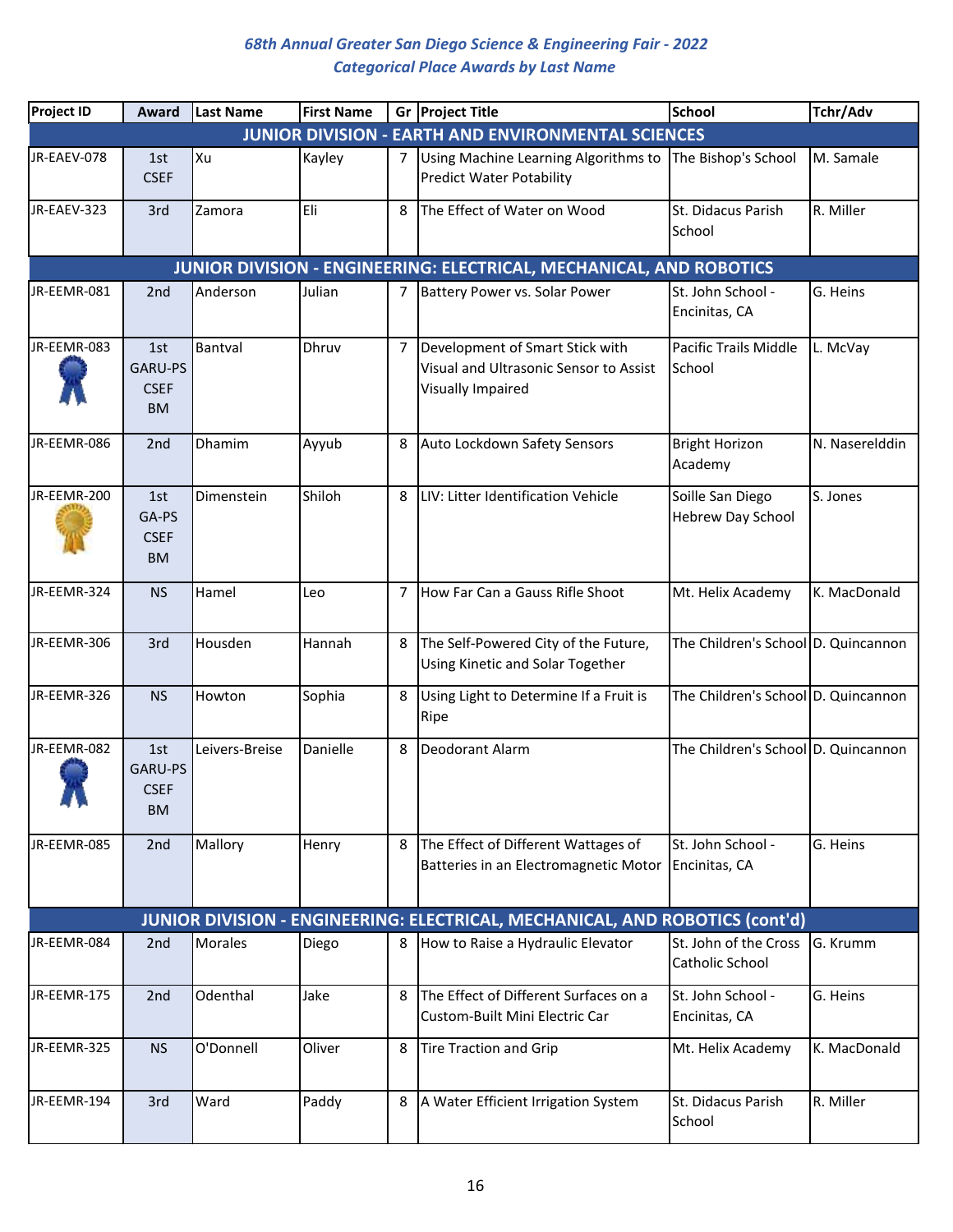| <b>Project ID</b>   | Award                           | Last Name                     | <b>First Name</b>     |                | Gr Project Title                                                                       | <b>School</b>                                        | Tchr/Adv     |
|---------------------|---------------------------------|-------------------------------|-----------------------|----------------|----------------------------------------------------------------------------------------|------------------------------------------------------|--------------|
|                     |                                 |                               |                       |                | JUNIOR DIVISION - ENGINEERING: ENERGY, MATERIALS, AND TRANSPORT                        |                                                      |              |
| JR-EEMT-328         | <b>NS</b>                       | Abbott                        | Maxwell               | 8              | How High Does a Golf Ball Bounce on<br><b>Different Types of Surfaces</b>              | Mt. Helix Academy                                    | K. MacDonald |
| JR-EEMT-353<br>Team | 2nd                             | <b>Banda Carrillo</b><br>Leal | Ana<br>Marisela       | 8<br>8         | How Does Color Affect Our Energy<br>Footprint?                                         | Our Lady of<br><b>Guadalupe Academy</b>              | J. Patton    |
| JR-EEMT-246         | 2nd                             | <b>Boeh</b>                   | Nicholas              | 8              | What Insulation is the Best for<br>Insulating a House                                  | St. Didacus Parish<br>School                         | R. Miller    |
| JR-EEMT-257<br>Team | 2nd                             | <b>Buitron</b><br>McGrain     | Max<br><b>Atticus</b> | 8<br>8         | The Heavy-Duty Dog Toy                                                                 | The Children's School D. Quincannon                  |              |
| JR-EEMT-092         | <b>NS</b>                       | <b>Burke</b>                  | Caelan                | 7              | The Safe and Secure Hand Washing<br>Station                                            | St. Michael's School - L. Ray<br>Poway               |              |
| JR-EEMT-088         | 1st<br><b>CSEF</b>              | Colucci                       | Alexander             | 8              | Do Reflectors Affect the Speed of a<br>Solar Powered Car?                              | St. John School -<br>Encinitas, CA                   | G. Heins     |
| JR-EEMT-329         | 1st<br><b>CSEF</b>              | Gurtch                        | Maria                 | 8              | The Multi Camper                                                                       | The Children's School D. Quincannon                  |              |
| JR-EEMT-327         | 2nd                             | <b>Krauss</b>                 | Miranda               | 8              | Building Stability Influenced by Shape                                                 | Mt. Helix Academy                                    | K. MacDonald |
| JR-EEMT-089         | 1st<br><b>CSEF</b><br><b>BM</b> | Lucero                        | Eric                  | 7              | Does the Color of the Roof Affect the<br><b>Efficiency of Your Solar Panels?</b>       | St. Gregory the Great S. Dasgupta<br>Catholic School |              |
| JR-EEMT-096<br>Team | 2 <sub>nd</sub>                 | Lyons<br>Simon                | Nathan<br>Lorenzo     | 7<br>7         | What Material Reflects the Most Solar<br>Energy?                                       | St. Michael's School - L. Ray<br>Poway               |              |
| JR-EEMT-352         | 1st<br><b>CSEF</b><br><b>BM</b> | <b>McGuinness</b>             | Stella                | 8              | The Portable Wheelchair Ramp                                                           | The Children's School D. Quincannon                  |              |
| JR-EEMT-090         | 3rd                             | Mendoza                       | Maximiliano           | $\overline{7}$ | How Dense Does an Aluminum Foil<br>Sphere Boat Have to Be Before It Sinks School       | Bonita Vista Middle                                  | C. Shimasaki |
| JR-EEMT-087         | 1st                             | Meringolo                     | Mark                  | 7              | A Vegetable Powered Future                                                             | Nativity School                                      | L. McTavish  |
| JR-EEMT-330         | 2nd                             | Middleton                     | Olivia                | 8              | <b>Volleyball Serving Brace</b>                                                        | The Children's School D. Quincannon                  |              |
| JR-EEMT-093         | 2nd                             | Orabona                       | Joseph                | 7              | Which Building Design Withstands<br>Earthquakes the Best?                              | St. Michael's School - L. Ray<br>Poway               |              |
| JR-EEMT-091         | 2nd                             | Paccaloni-<br>Cordero         | Olivia                | 8              | Portable Multitasking Camping Tool                                                     | The Children's School D. Quincannon                  |              |
| JR-EEMT-288         | 1st<br><b>CSEF</b><br><b>BM</b> | Poch                          | Olivia                | 8              | The Ultimate Storm Drain Solution                                                      | The Children's School D. Quincannon                  |              |
| JR-EEMT-331         | <b>NS</b>                       | Romano                        | Jordan                | 8              | Which Paper Airplane Shape Achieves<br>the Most Aerodynamics and Flies the<br>Farthest | Mt. Helix Academy                                    | K. MacDonald |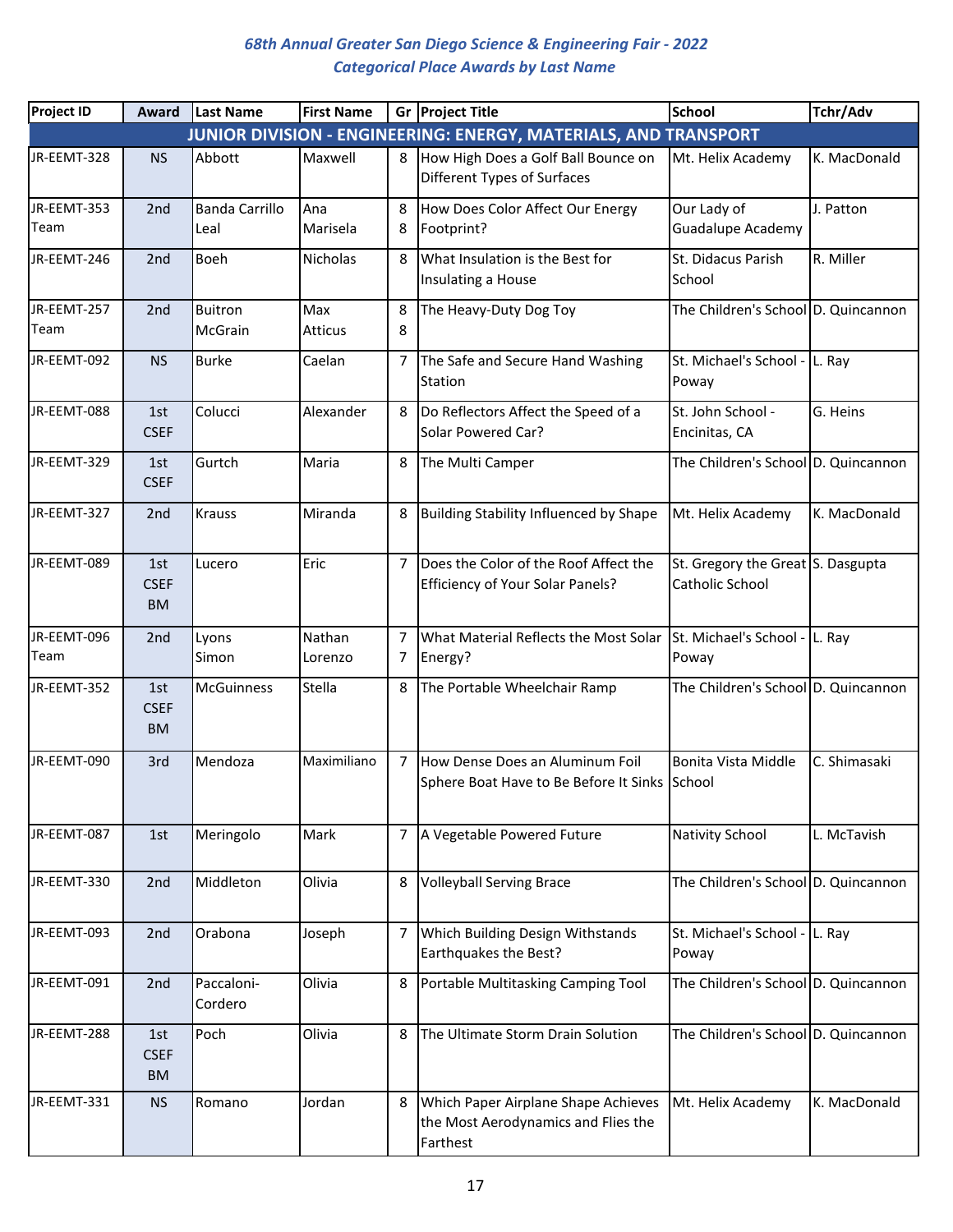| <b>Project ID</b>   | Award                           | Last Name                   | <b>First Name</b>  |                | Gr Project Title                                                                               | <b>School</b>                                        | Tchr/Adv |
|---------------------|---------------------------------|-----------------------------|--------------------|----------------|------------------------------------------------------------------------------------------------|------------------------------------------------------|----------|
|                     |                                 |                             |                    |                | JUNIOR DIVISION - ENGINEERING: ENERGY, MATERIALS, AND TRANSPORT (cont'd)                       |                                                      |          |
| JR-EEMT-094         | 2nd                             | Vosburgh                    | Tyler              | 8              | Which Material Blocks Water the Best<br>Inside of a Sandbag?                                   | St. John School -<br>Encinitas, CA                   | G. Heins |
| JR-EEMT-307         | 3rd                             | Whittle                     | Logan              | 7              | Does the String Pattern of a Tennis<br>Racket Affect How Far the Ball Goes?                    | Nazareth School                                      | M. Reed  |
|                     |                                 |                             |                    |                | <b>JUNIOR DIVISION - MATHEMATICS</b>                                                           |                                                      |          |
| JR-MATH-097         | 1st<br><b>CSEF</b><br><b>BM</b> | Bayona                      | Benito             | 7              | Does Chaos Theory Influence the Flow<br>of Liquids?                                            | St. Gregory the Great S. Dasgupta<br>Catholic School |          |
|                     |                                 |                             |                    |                | <b>JUNIOR DIVISION - MICROBIOLOGY</b>                                                          |                                                      |          |
| JR-MCRO-332         | 3rd                             | <b>Bemaras</b>              | David              | 8              | 5 Second Rule                                                                                  | Soille San Diego<br>Hebrew Day School                | S. Jones |
| JR-MCRO-201         | 2nd                             | Broudy                      | Yael               | 8              | Masked Microbes: Bacteria Growth in<br>Short-Term Mask Storage Methods                         | Soille San Diego<br><b>Hebrew Day School</b>         | S. Jones |
| JR-MCRO-099         | 2nd                             | <b>Burchell</b>             | Jaden              | $\overline{7}$ | How Often Do You Need to Clean an<br>Emergency Waiting Room in Order to<br>Keep Everyone Safe? | Nazareth School                                      | M. Reed  |
| JR-MCRO-278         | 3rd                             | Cheikka                     | Emily              | 8              | Bacteria on Dance Shoes                                                                        | Soille San Diego<br>Hebrew Day School                | S. Jones |
| JR-MCRO-180<br>Team | 3rd                             | Dawson<br>McPherson         | Adelyn<br>Maggie   | 7<br>7         | Which Soap Cleans More Bacteria:<br><b>Chemical or Natural</b>                                 | St. Michael's School -<br>Poway                      | L. Ray   |
| JR-MCRO-204         | 3rd                             | Gonzalez                    | Sol                | 8              | What Mask Works Best to Decrease<br>the Spread of COVID-19 and Other<br>Viruses?               | Chula Vista Middle<br>School                         | T. Tom   |
| JR-MCRO-289         | 2nd                             | Hakmon                      | Sivan              | 8              | <b>Diluting Disinfectants</b>                                                                  | Soille San Diego<br>Hebrew Day School                | S. Jones |
| JR-MCRO-098         | 3rd                             | Quinn                       | Jayleen            | 8              | Germs Vs. Handsoap                                                                             | Chula Vista Middle<br>School                         | T. Tom   |
| JR-MCRO-034<br>Team | 4th                             | Trujillo<br>Uriostegui      | Ashlyn<br>Samantha | 7<br>7         | <b>Holy Water Testing</b>                                                                      | St. Peter the Apostle T. Fantano<br>Catholic School  |          |
|                     |                                 |                             |                    |                | JUNIOR DIVISION - PHYSICS AND ASTRONOMY                                                        |                                                      |          |
| JR-PHYS-107         | <b>NS</b>                       | Alioto                      | Sam                | 7              | Which Materials Silence the Drums<br>Most Effectively?                                         | St. Gregory the Great S. Dasgupta<br>Catholic School |          |
| JR-PHYS-333         | 2nd                             | Birdsell                    | Aureylia           | 8              | The Effect of Parachute Material and<br>Shape on Time of Descent                               | City Tree Christian<br>School 6-8                    | M. Lee   |
| JR-PHYS-105         | 2nd                             | Contreras                   | Santiago           | 8              | What Type of Cup Amplifies Sound the<br>Most?                                                  | Chula Vista Middle<br>School                         | T. Tom   |
| JR-PHYS-186<br>Team | 4th                             | <b>DeCarolis</b><br>Johnson | Audrey<br>Vincent  | 7<br>7         | The Effect of Light Contrast on<br>Visibility of Rays in Photos                                | City Tree Christian<br>School 6-8                    | M. Lee   |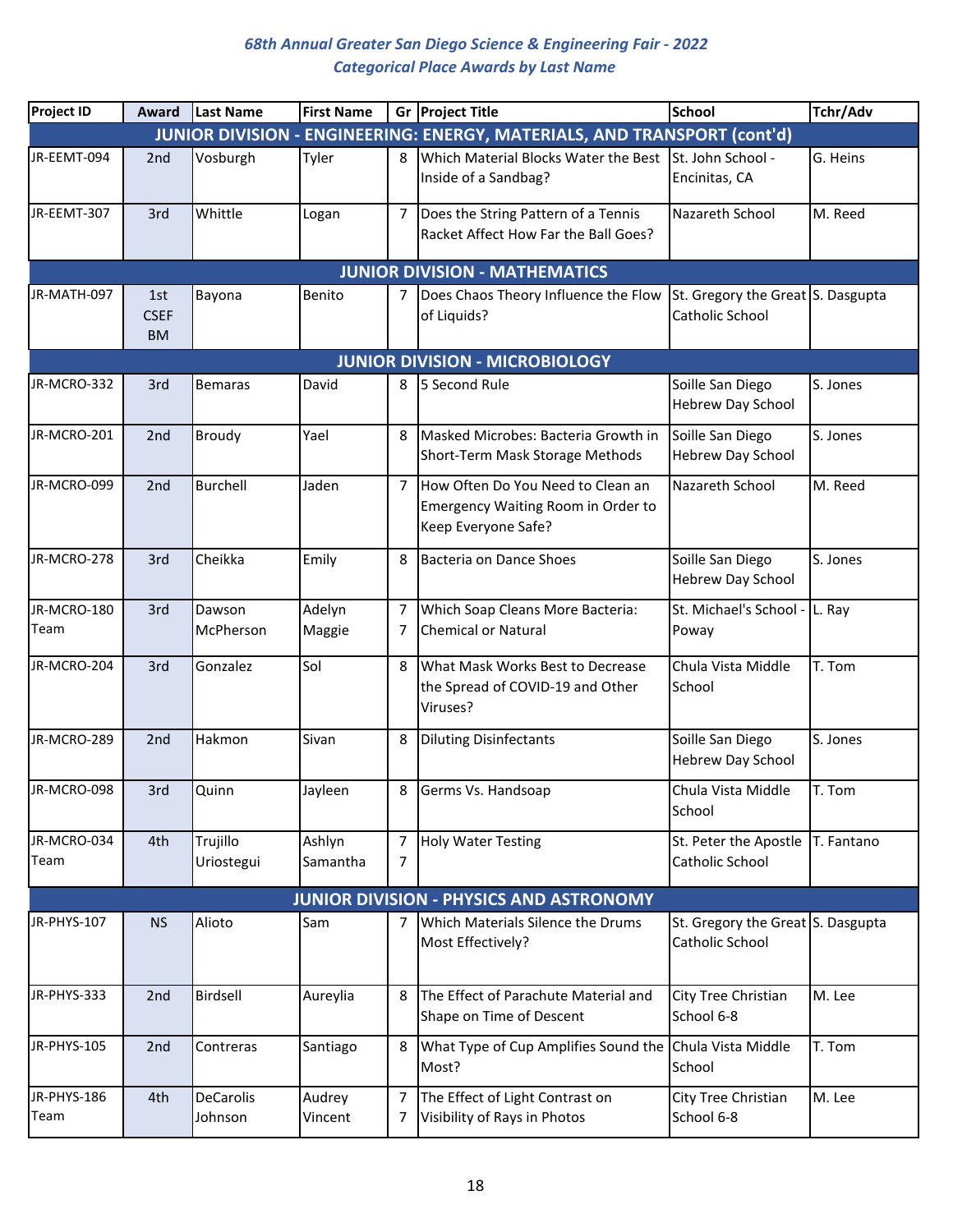| <b>Project ID</b>   | Award                           | <b>Last Name</b>  | <b>First Name</b> |                | Gr Project Title                                                                                              | <b>School</b>                                        | Tchr/Adv     |
|---------------------|---------------------------------|-------------------|-------------------|----------------|---------------------------------------------------------------------------------------------------------------|------------------------------------------------------|--------------|
|                     |                                 |                   |                   |                | <b>JUNIOR DIVISION - PHYSICS AND ASTRONOMY (cont'd)</b>                                                       |                                                      |              |
| JR-PHYS-196         | 1st<br><b>CSEF</b>              | Gao               | William           | 8              | Resistance is Futile! Using Machine<br>Learning to Predict Critical<br><b>Temperatures of Superconductors</b> | Pacific Trails Middle<br>School                      | S. Thacker   |
| JR-PHYS-213         | <b>NS</b>                       | Gonzalez          | Andrea            | 7              | How Color Affects Heat                                                                                        | Bonita Vista Middle<br>School                        | C. Shimasaki |
| JR-PHYS-185         | 3rd                             | Kouli             | Haissam           | 8              | The Effect of Blowing Wind onto Hot<br><b>Food Substances</b>                                                 | City Tree Christian<br>School 6-8                    | M. Lee       |
| JR-PHYS-103         | 4th                             | Liang             | Nikolas           | 7              | How Does Angle Affect Speed                                                                                   | Bonita Vista Middle<br>School                        | C. Shimasaki |
| JR-PHYS-195         | 3rd                             | Lopez             | Misael            | 8              | A Comparison of Cushioning Materials<br>When Conducting an Egg Drop                                           | St. Didacus Parish<br>School                         | R. Miller    |
| JR-PHYS-351         | <b>NS</b>                       | McEvoy            | Maeve             | 8              | Materials Effect on the Performance of The Children's School D. Quincannon<br>a Glider                        |                                                      |              |
| JR-PHYS-100         | 2nd                             | Michalowski       | Kenneth           | 8              | A Comparison of a Bridge Structure's<br>Ability to Hold Weight                                                | St. Didacus Parish<br>School                         | R. Miller    |
| JR-PHYS-106         | 1st<br><b>CSEF</b><br><b>BM</b> | Michelsen         | Lucas             | 8              | <b>Which Gliding Raptor Wing Shape</b><br>Creates the Most Lift per Surface<br>Area?                          | St. John School -<br>Encinitas, CA                   | G. Heins     |
| JR-PHYS-334         | 3rd                             | Nagal             | Matthew           | 7              | Using a Digital Camera to Measure<br>Skyglow                                                                  | Mt. Helix Academy                                    | K. MacDonald |
| JR-PHYS-102         | 1st<br><b>CSEF</b>              | Niguidula         | Tristen           | 7              | How Do High Temperatures Affect the<br>Elasticity of Rubber?                                                  | St. Gregory the Great S. Dasgupta<br>Catholic School |              |
| JR-PHYS-187<br>Team | 2nd                             | Norin<br>Thompson | Luke<br>Zachary   | 8<br>8         | The Effect of Type of Liquid on Surface<br>Tension                                                            | City Tree Christian<br>School 6-8                    | M. Lee       |
| JR-PHYS-101         | 3rd                             | Zavala            | Edgar             | 8              | Does a Helium Soccer Ball Bounce<br>Higher Than a Normal Soccer Ball?                                         | Chula Vista Middle<br>School                         | T. Tom       |
| JR-PHYS-104         | 3rd                             | Zomerdyke         | Max               | $\overline{7}$ | Stealthy Shapes: How to Make an<br>Aircraft Invisible to Radar                                                | St. Gregory the Great S. Dasgupta<br>Catholic School |              |
|                     |                                 |                   |                   |                | <b>JUNIOR DIVISION - PLANT SCIENCES</b>                                                                       |                                                      |              |
| JR-PLNT-215         | 3rd                             | Adatto            | Shira             | 8              | Does Carbonated Water Help Plants<br>Grow Taller?                                                             | Soille San Diego<br>Hebrew Day School                | S. Jones     |
| JR-PLNT-108         | 3rd                             | Brennan           | Chase             | 7              | Does the Mineral Content in Water<br>Affect Plant Growth?                                                     | San Diego French<br>American School                  | A. Mobley    |
| JR-PLNT-110         | 3rd                             | Cordaro           | Jacob             | 8              | <b>Effects of Natural Pesticides on Plants</b>                                                                | St. John School -<br>Encinitas, CA                   | G. Heins     |
| JR-PLNT-279         | 1st                             | Factor            | Adin              | 8              | The Effect of Different Watering<br><b>Techniques on Plants</b>                                               | Soille San Diego<br>Hebrew Day School                | S. Jones     |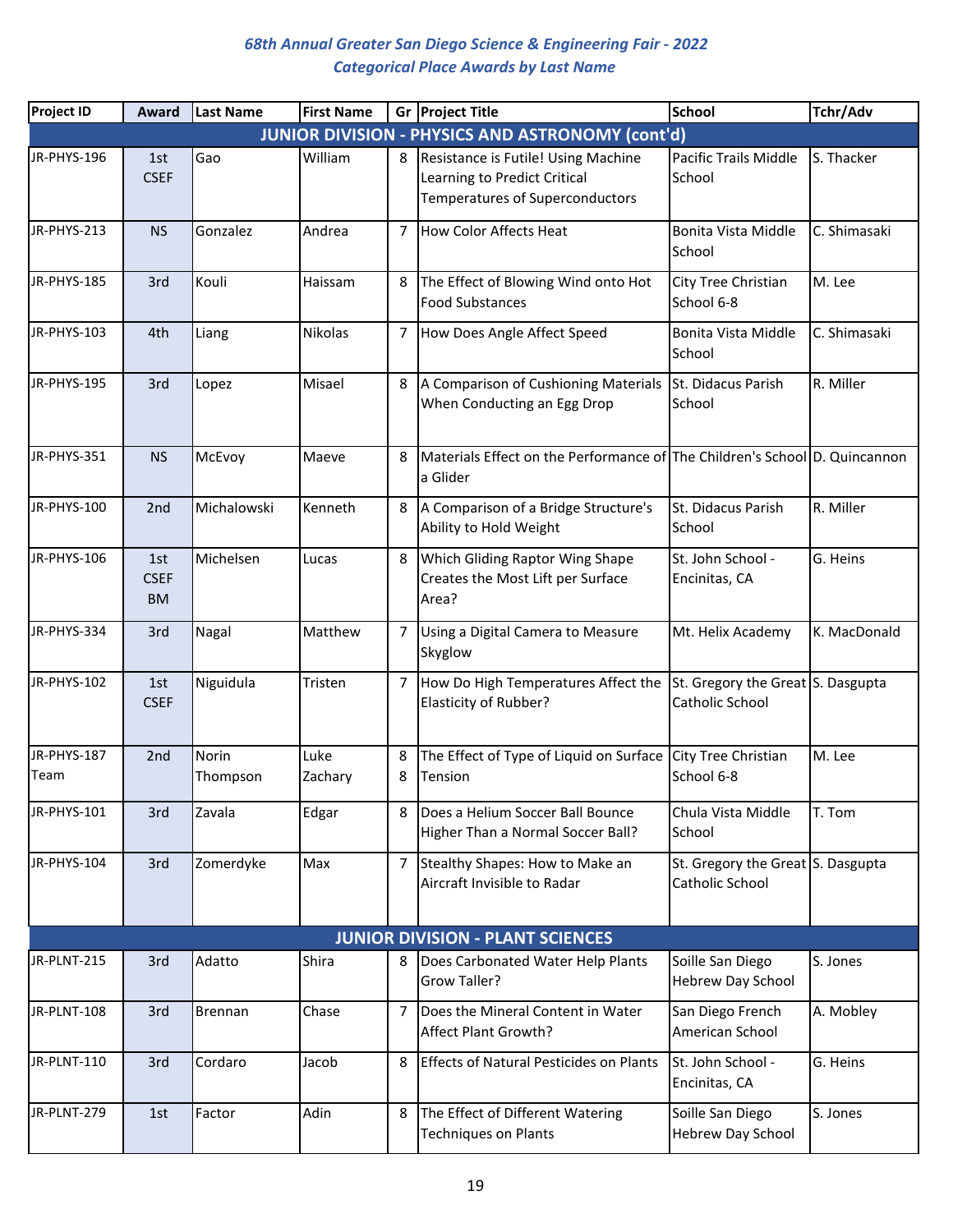| <b>Project ID</b>   | Award                                    | <b>Last Name</b>  | <b>First Name</b> |                | Gr Project Title                                                                                           | <b>School</b>                                        | Tchr/Adv     |
|---------------------|------------------------------------------|-------------------|-------------------|----------------|------------------------------------------------------------------------------------------------------------|------------------------------------------------------|--------------|
|                     |                                          |                   |                   |                | <b>JUNIOR DIVISION - PLANT SCIENCES (cont'd)</b>                                                           |                                                      |              |
| JR-PLNT-113         | 1st<br><b>CSEF</b><br><b>BM</b>          | Habas             | Julia             | 7              | Observing Plant Growth Rate and<br>Flavor Depending on Different Liquids                                   | St. Michael's School - L. Ray<br>Poway               |              |
| JR-PLNT-232         | 1st                                      | Leboffe           | Selah             | 8              | Hydrogen Peroxide: Friend or Foe?                                                                          | De Portola Middle<br>School                          | M. Bridges   |
| JR-PLNT-202         | 2nd                                      | Lerner            | Aiden             | 8              | <b>Plant Memory</b>                                                                                        | Soille San Diego<br><b>Hebrew Day School</b>         | S. Jones     |
| JR-PLNT-117<br>Team | 2 <sub>nd</sub>                          | Mara<br>Olaes     | Annika<br>Avery   | 7<br>7         | Native California Plant Recovery from<br>Fires using Different Types of Water                              | St. Michael's School -<br>Poway                      | L. Ray       |
| JR-PLNT-111         | 3rd                                      | Matz              | <b>Blake</b>      | 7              | How Do Liquids Affect Plants?                                                                              | San Diego French<br>American School                  | A. Mobley    |
| JR-PLNT-335         | 2nd                                      | McElfresh         | Daniela           | 8              | Does Hair Beautification Lead to<br><b>Environmental Degradation?</b>                                      | Soille San Diego<br><b>Hebrew Day School</b>         | S. Jones     |
| JR-PLNT-109         | 1st<br>GA-LS<br><b>CSEF</b><br><b>BM</b> | Moore             | Kai               | 8              | Effect of Kelp Fertilizer on Growth Rate The Children's School D. Quincannon<br>of Eruca sativa            |                                                      |              |
| JR-PLNT-115         | 2nd                                      | O'Malley          | Meaghan           | 8              | The Effect of Soaps on Plant Growth                                                                        | St. John School -<br>Encinitas, CA                   | G. Heins     |
| JR-PLNT-112         | 3rd                                      | Pacheco           | Lauren            | 8              | How Does Carbon Dioxide Affect Plant<br>Germination?                                                       | St. John of the Cross<br>Catholic School             | G. Krumm     |
| JR-PLNT-258         | 3rd                                      | Parsons           | Lily              | $\overline{7}$ | Plant Growth                                                                                               | St. Michael's School -<br>Poway                      | L. Ray       |
| JR-PLNT-114         | 3rd                                      | Schmidt           | Cade              | 7              | The Best Type of Water for Radish<br>Growth                                                                | St. Gregory the Great S. Dasgupta<br>Catholic School |              |
| JR-PLNT-118<br>Team | 2nd                                      | Suzara<br>Wisniew | Riley<br>Jack     | 7<br>7         | <b>Hydroponics vs Soil</b>                                                                                 | St. Gregory the Great S. Dasgupta<br>Catholic School |              |
| JR-PLNT-116         | 1st<br><b>CSEF</b>                       | Zumwalt           | James             | 7              | The Effects of Regular and Eco-Friendly St. Gregory the Great S. Dasgupta<br>Detergent Greywater on Plants | Catholic School                                      |              |
| JR-PLNT-188         | 2nd                                      | Zwierzykowski     | Kasia             | $\overline{7}$ | The Effect of Sea Air on Tomato Plant<br>Growth in Length                                                  | City Tree Christian<br>School 6-8                    | M. Lee       |
|                     |                                          |                   |                   |                | <b>JUNIOR DIVISION - PRODUCT TESTING (Junior Division Only)</b>                                            |                                                      |              |
| JR-PROD-322         | 1st<br><b>CSEF</b>                       | Arnold            | Wyatt             | 7              | Does Sunscreen with Zinc or No Zinc<br>Do Better at Blocking the Sun's UV<br>Rays?                         | Mt. Helix Academy                                    | K. MacDonald |
| JR-PROD-192         | 1st                                      | <b>Audiss</b>     | Isabella          | 8              | A Water Bottle's Ability to Stay Cold<br>for Hourly Increments                                             | St. Didacus Parish<br>School                         | R. Miller    |